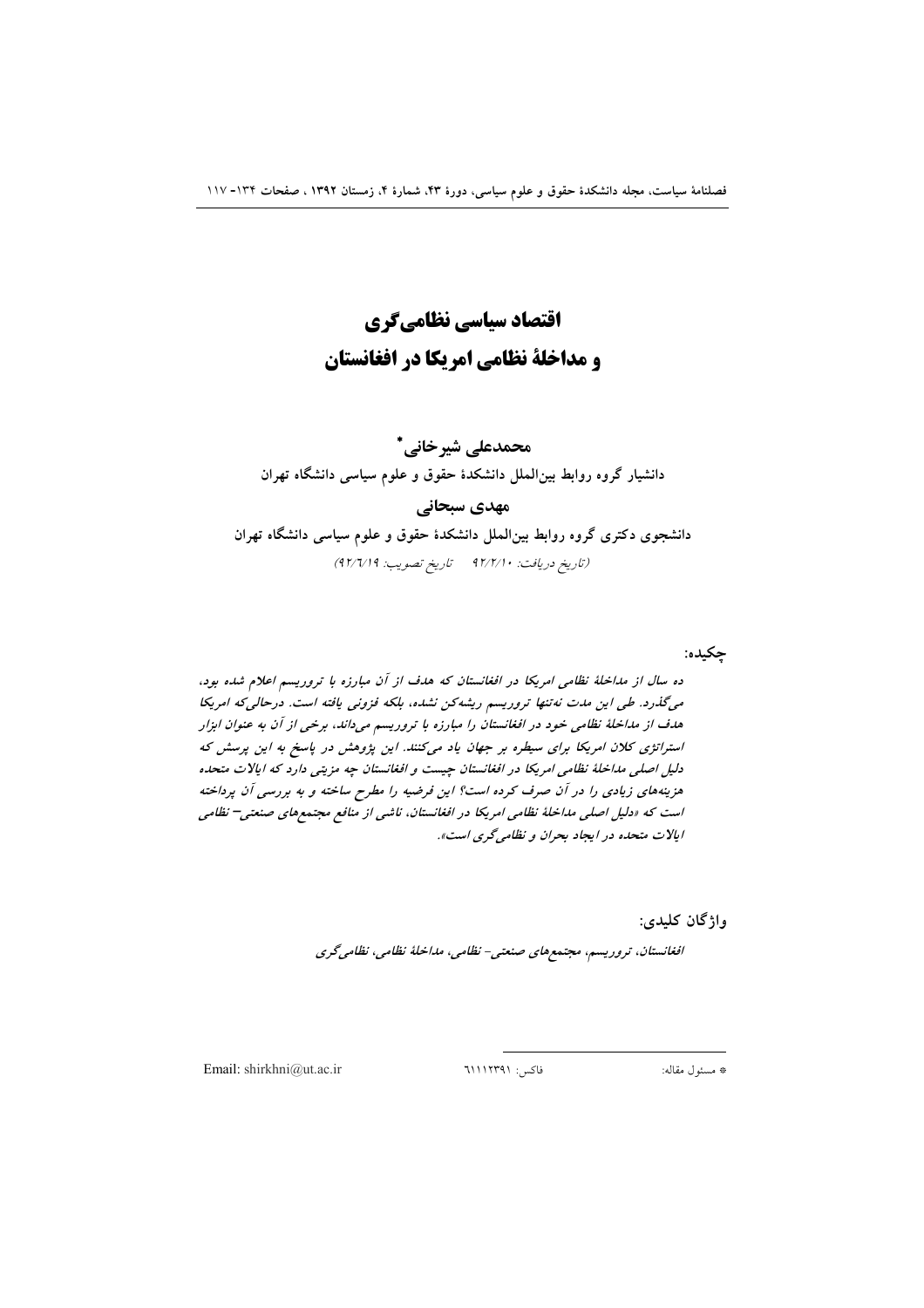#### طرح مسئله

استفاده از نیروی نظامی برای دستیابی به منافع اقتصادی در آنسوی مرزهای ملی همواره در طول تاریخ از جانب امپراتوریهای گذشته نظیر فرانسه، هلند، انگلستان و قدرتهای برتر همچون ایالات متحدهٔ امریکا در دورههای اخیر صورت گرفته است. جان مینارد کینز ٰ، اقتصاددان انگلیسی، معتقد بود «در شرایطی که قدرت خرید کافی نباشد، دولت باید پول خرج كند تا اقتصاد راكد تكان خورده و تقاضا فعال شود. از اين منظر هزينههاى بالاى نظامى باعث ایجاد اشتغال و نیز کسب منفعت برای بسیاری از پیشهها می شود». این دیدگاه به «کینزینیسم نظامي `» شهرت يافته است (http://en.wikipedia.org/wiki/Military\_Keynesianism). تجارب آلمان نازی در دههٔ ۱۹۳۰ و تجارب امریکا در جریان جنگ جهانی دوم و پس از آن، نقش هزینههای نظامی در ایجاد اشتغال، کاهش بیکاری و افزایش قدرت خرید مردم را نشان می دهد (ازغندي، ١٣۶٢، ص٥٣-٥٣).

اما در سالهای اخیر بهویژه پس از جنگ سرد، دستاوردهای اقتصادی ناشی از عملیات نظامی برون مرزی ایالات متحده توجیهپذیر نیست. باور حاکم که شالودهٔ تصمیم گیری ایالات متحده در لشکرکشی به عراق را تشکیل داد، برخورداری این کشور از ذخایر غنی زیرزمینی بهویژه نفت بوده است (دهشیار،۱۳۸۹، ص۹۵). مقایسهٔ درآمدهای حاصل از نفت عراق برای ایالات متحده در قبال هزینههای پنتاگون (یک دلار درآمد در قبال ۵ دلار هزینه)، ادعای مربوط به عملیات نظامی امریکا در عراق را پرابهام و مشکوک می سازد (حسینزاده، ۱۳۸۹، ص۲۰۲).

ابهامات در خصوص انگیزههای اقتصادی لشکرکشیهای فرامرزی ایالات متحده وقتی بیشتر می شود که عملیات نظامی امریکا در افغانستان را مدنظر قرار دهیم. درحالیکه رویدادهای ١١ سپتامبر ٢٠٠١ حدود ٣ هزار كشته و ١۶ میلیارد دلار برای امریكا هزینه داشت، عملیات نظامی اّن کشور در عراق و افغانستان تا پایان سال ۲۰۱۱، /۱۱ تریلیون دلار هزینهٔ مادي داشته است (Pollin & Garrett-Peltier, December 2012). ايالات متحدة امريكا هدف اصلی عملیات نظامی خود را در افغانستان «مبارزه با تروریسم و قاچاق مواد مخدر» اعلام کرده است. درعین حال، برخی نسبت به این هدف با دیدهٔ تردید می نگرند و آن را دستاویزی برای اهداف بلندمدت آن کشور، یعنی تسلط امریکا بر نقاط استراتژیک جهان میدانند (صفوی، ۱۳۸۹). افزونبراین، دیدگاه دیگری هم وجود دارد که «مبارزه با تروریسم» و «موقعیت استراتژیک افغانستان» را علت مداخلهٔ نظامی امریکا در افغانستان نمیداند، بلکه علت اصلی را در درون ایالات متحدهٔ امریکا جستجو کرده، نیروی مؤثری را معرفی می کند که تشویق کنندهٔ

- 1. John Maynard Keynes.
- 2. Military Keynesianism.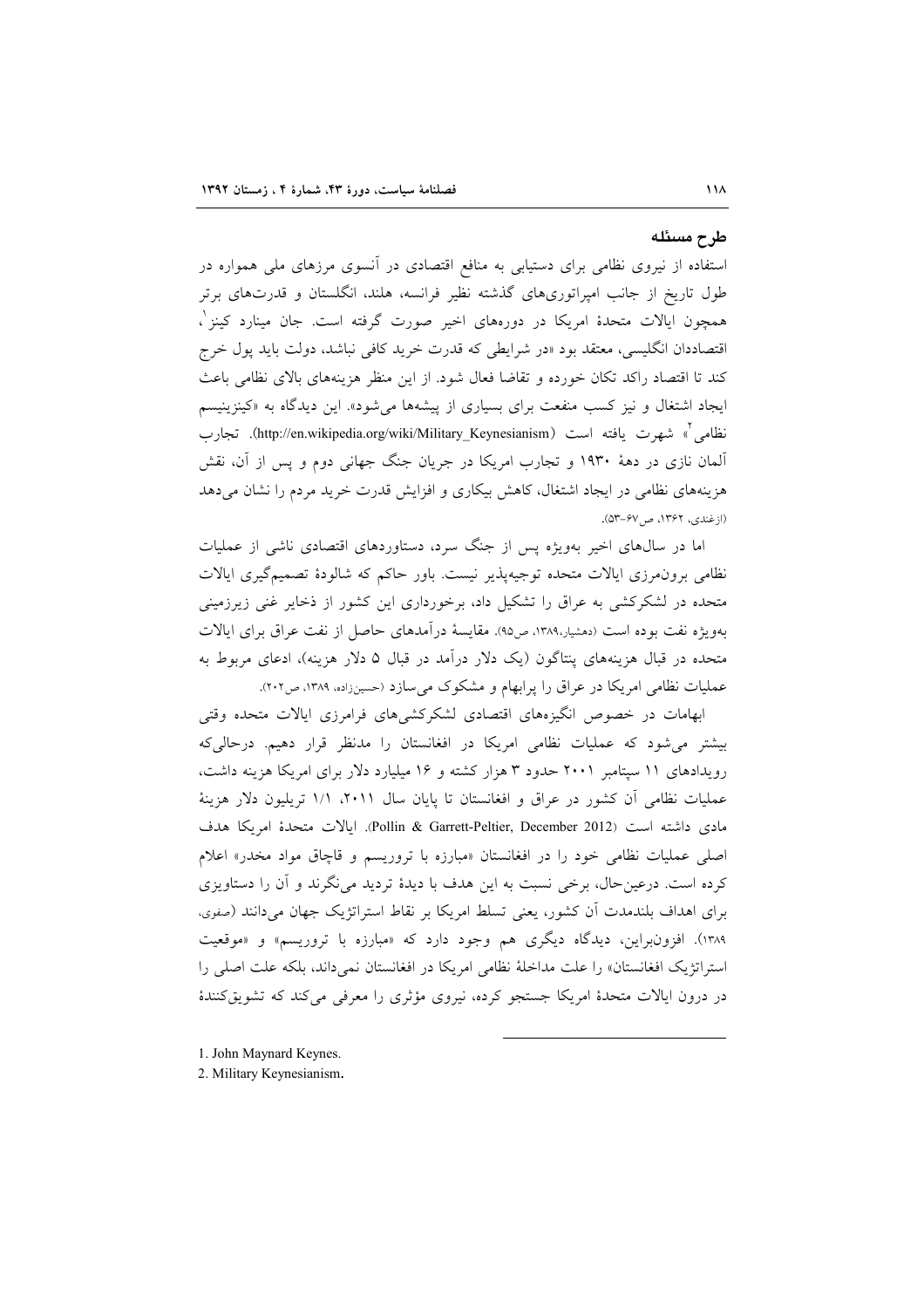جنگ و نظامی گری امریکا در سال های پس از جنگ جهانی دوم بوده است. این نیروی تعیین کننده، بهرهبرداران پرنفوذ از توسعهٔ نظامی و منافع جنگ یا همان «مجتمعهای صنعتی – نظامی ْ» هستند که اَیزنهاور ، رئیس جمهور وقت امریکا، در نطق خداحافظی خود در ۱۷ ژانویه ۱۹۶۱ نسبت به آن هشدار داده بود (Eisenhower's Farewell Address to the Nation). وجود دیدگاههای متفاوت دربارهٔ مداخلهٔ نظامی امریکا در افغانستان این پرسش را ایجاد می کند که دلیل اصلی مداخلهٔ نظامی ایالات متحدهٔ امریکا در افغانستان چیست و افغانستان چه مزیتی دارد که امریکا علاوه بر صرف هزینههای زیاد مالی، تلفات جانی زیادی را در آن متحمل شده و بعد از گذشت ۱۰ سال در پی استمرار حضور نظامی خود در آن کشور است؟ اين پرسش اساسي پژوهش حاضر است.

### پرزسی ادیبات موضوع

با توجه به موضوع این پژوهش، مروری بر دو حوزهٔ پژوهشی اقتصاد سیاسی نظامیگری و مداخلهٔ نظامی امریکا در افغانستان ضروری می نماید.

ادبیات موجود در زمینهٔ اقتصاد سیاسی نظامیگری، بیشتر نقش عامل نظامیگری و سرمایهگذاری دولت در این بخش را به عنوان محرکی برای اشتغال و رشد اقتصادِ درحال رکود، موضوع توجه قرار میدهد. یکی از منابعی که در این خصوص محققان به آن استناد کردهاند، کتاب *نخبگان قدرت* (میلز، ۱۳۸۳) اثر سی رایت میلز است. میلز معتقد است، رابطهٔ سازمانهای اجرایی با صاحبان صنایع بزرگ، ارتباط تنگاتنگی با فرآیند نظامی شدن اقتصاد امریکا و تعیین خطمشی سیاست خارجی و امنیتی این کشور دارد. این کتاب منبع مناسبی برای بررسی رابطهٔ نظامیگری و منافع مجتمعهای صنعتی - نظامی صنعتی امریکا است، اما به نظامی گریهای امریکا در دهههای اخیر توجهی نکرده است. دومین منبعی که در خصوص اقتصاد سیاسی نظامی گری امریکا می توان به آن اشاره کرد، کتاب – *اقتصاد سیاسی نظامی گری* امریکا (حسینزاده، ۱۳۸۹) اثر اسماعیل حسینزاده است. این کتاب به نظامی گری امریکا در عراق توجه نشان داده، استدلال میکند که امریکا نه به دلیل نفت و یا مسائل بشردوستانه، بلکه بهواسطهٔ تأمین منافع «مجتمعهای صنعتی – نظامی» خود به عراق حمله کرده است. این کتاب یکی از منابع خوب اقتصاد سیاسی نظامیگری امریکا محسوب میشود، اما ازآنجا که هیچ اشارهای به افغانستان نمیکند، نمی تواند پاسخگوی پرسش اصلی این پژوهش باشد. منبع سوم، كتاب مجتمع; چگونه ارتش به زندگی روزمره امريكاييان هجوم می آورد (Turse, 2008) به قلم نیک تورس است. تورس نشان میدهد که چگونه هزینههای سنگین پنتاگون اقتصاد امریکا را

1. Military-Industrial Complex(MIC).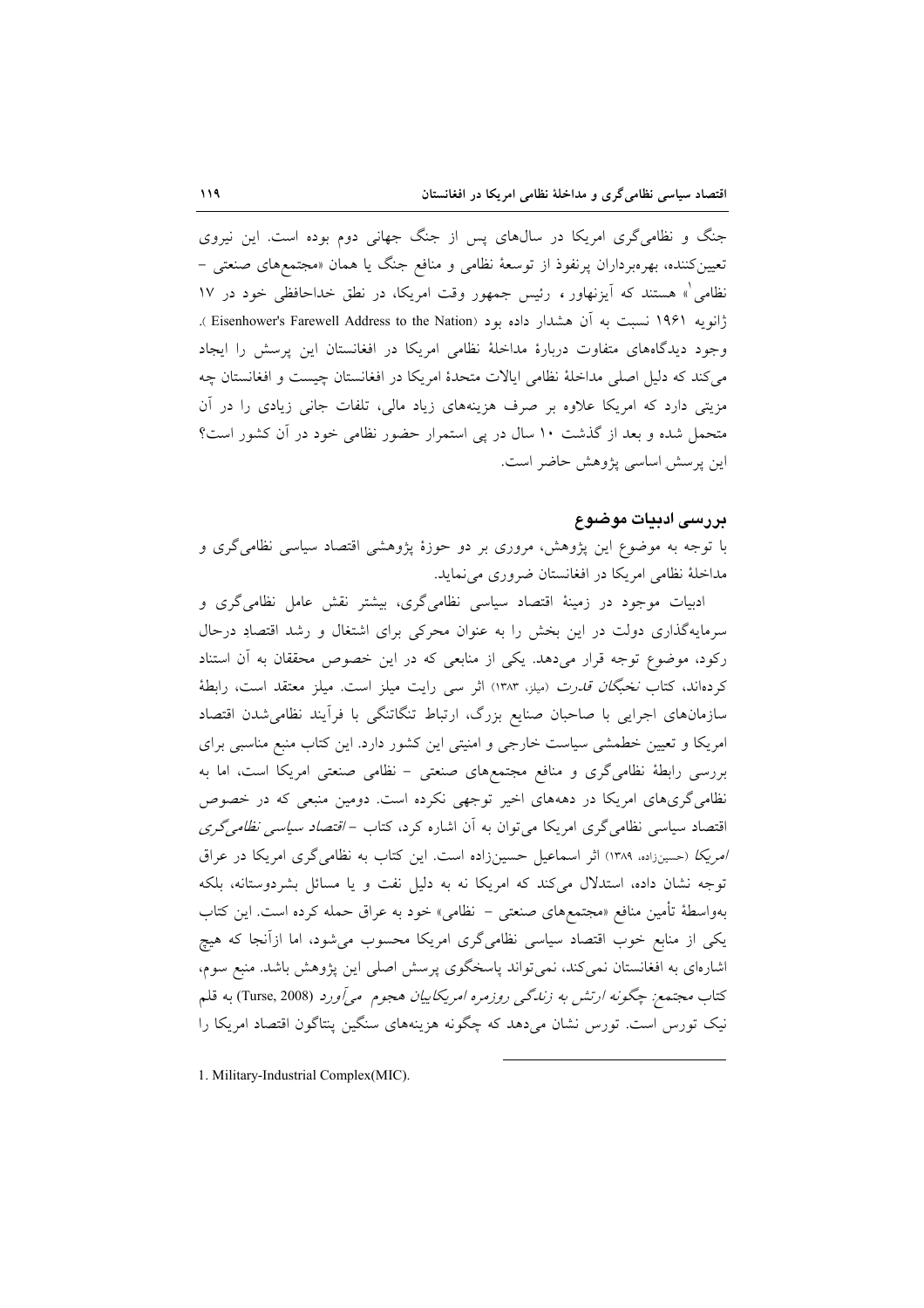تحت تاثیر قرار داده است و چگونه مجتمعهای صنعتبی – نظامی هر روز به زندگی امریکاییان هجوم می اَورد. این کتاب رابطهٔ میان نظامی گری و اقتصاد را با اَمارهای نوین به خوبی تشریح می کند و اشاراتی نیز به جنگ افغانستان دارد و می تواند بخشی از پرسش اصلی را پاسخ دهد، اما روی افغانستان متمرکز نمی شود.

منبع چهارم، گزارش مرکز تحقیقات اقتصادی و سیاست (Baker, 2007) با عنوان *تأثی*ر /قتص*ادی جنگ عراق و هزینههای بالای نظامی* است که دین بیکر در سال ۲۰۰۷م تهیه کرده است. بیکر در این گزارش، تأثیر مثبت کوتاهمدت و تأثیرات منفی بلندمدت جنگ بر اشتغال را بررسی کرده است. این گزارش مفید است، اما بر عراق تمرکز دارد. منبع دیگری که رابطهٔ نظامی گری را با اقتصاد بررسی کرده، کتاب *پیدایش و فرویاشی قدرتهای بزرگ (کندی*، ۱۳۸۵) نوشتهٔ پل کندی است. از نظر کندی، ثروت برای حفظ و تداوم نیروی نظامی الزامی است و نیروی نظامی نیز برای کسب و تحصیل ثروت ضروری است، اما اگر بخش عظیمی از منابع کشور بهجای آنکه در راه تولید ثروت بهکار افتد، صرف تحقق اهداف نظامی گردد، بی تردید در درازمدت موجب تضعیف قدرت ملی میشود. از این کتاب میتوان در ارزیابی پیامدهای نظامی گری امریکا در افغانستان بهره برد. منبع ششم، گزارش انستیتوی تحقیق سیاسی اقتصادی<sup>۱</sup> دانشگاه ماساچوست امریکا در سال ۲۰۱۱م با عنوان *تأثیر هزینههای نظامی بر* اشتغال و اولویت های داخلهی Peidi 2001) Robert and Garrett-Peltier Pollin است. این گزارش سهم سرمایهگذاری در بخشهای نظامی را با دیگر بخشها مثل سلامت، آموزش و اقتصاد سبز در ایجاد اشتغال مقایسه و بررسی میکند. در این گزارش به هزینههای امریکا در افغانستان اشاره شده، اما پاسخی به پرسش اصلی مقاله داده نشده است. کتاب *نظامی گری* ا*مريكاى جديد (*Andrew Bacevich, 2005) به قلم آندرو باسويچ، منبع بعدى است كه دلائل نظامیگری امریکا در سال0های ۱۹۹۵ تا ۲۰۰۵م را بررسی کرده است. در رأس دلائل باسویچ برای نظامیگری امریکا و مداخلات نظامی آن کشور و تأسیس پایگاههای نظامی متعدد در نقاط مختلف جهان، بزرگشدن ارتش و بودجهٔ کلان پنتاگون قراردارد که در سال ۲۰۰۵م، ۱۲ درصد بزرگتر از بودجهٔ پنتاگون در زمان جنگ سرد بوده است. کتاب دیگری که عملیات نظامی امریکا در افغانستان را بررسی کرده، *سیاست خارجی امریکا در افغانستان* (<sub>فرامرز، ۱۳۸۷)،</sub> نوشتهٔ فرامرز تمنا است. این کتاب مداخلهٔ نظامی امریکا در افغانستان را از دو منظر، مبارزه با تروریسم و اهمیت ژئوپلتیک افغانستان برای آمریکا، تحلیل کرده، اما هیچ اشارهای به نقش مجتمعهای صنعتی—نظامی امریکا برای مداخلهٔ نظامی در افغانستان نکرده است.

1. Political Economy Research Institute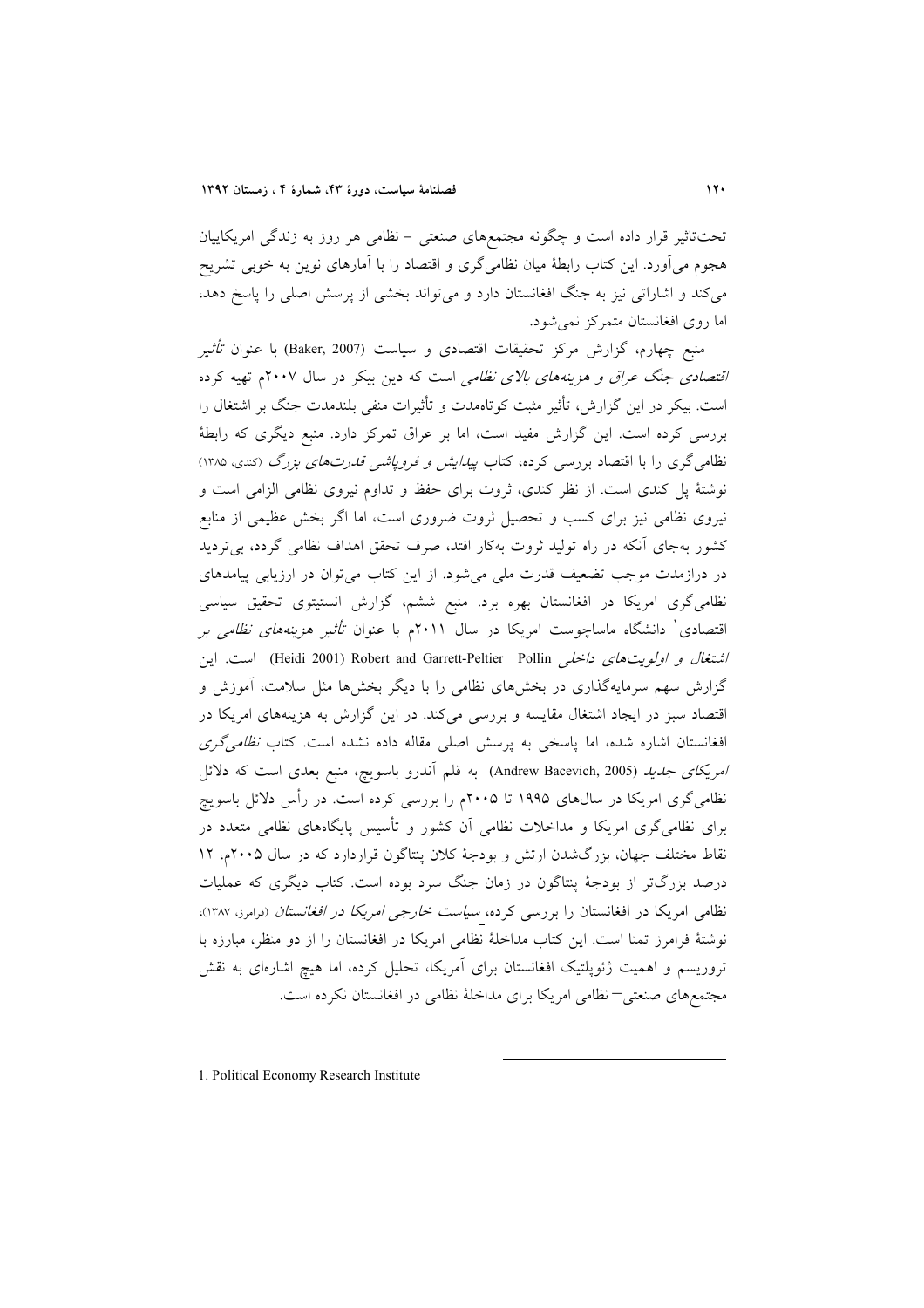بررسی دیدگاههای مطرح شده نشان میدهد که در خصوص موضوع این پژوهش و پرسش اصلی آن با خلأ روبهرو هستیم. پژوهش حاضر در نظر دارد، با بررسی علت اصلی مداخلهٔ نظامی امریکا در افغانستان، بخشی از این خلأ را پر کند. فرضیهای که در این پژوهش بررسی شده به شرح زیر است: «علت اصلی مداخلهٔ نظامی امریکا در افغانستان ناشی از منافع مجتمعهای صنعتی– نظامی آن کشور در ایجاد بحران و نظامی گری است» .



در صورت تأييد فرضيه، پيش بيني مي شود كه احتمالاً مداخلهٔ نظامي امريكا به شكل کنتر ل شده در افغانستان ادامه پابد.

بخش اول: مداخلهٔ نظامی امریکا در افغانستان و مبارزه با تروریسم

در ۱۱ سپتامبر ۲۰۰۱ دو فروند هواپیمای مسافربری خطوط هوایی امریکا به دو برج مرکز تجارت جهانی در نیویورک و یک فروند به ساختمان پنتاگون در ویرجینیا کوبیده شد و نزدیک به سه هزار نفر کشته شدند. هواپیمای چهارم نیز که احتمالاً هدف آن کاخ سفید در واشنگتن بوده، در اطراف پنسیلوانیا سقوط کرده است (www.9-11 Commission gov). پس از این حملات کابینهٔ جنگ برگزار و «جنگ با تروریسم» رسماً اعلام شد. دولت بوش قبل از تحقيق همهجانبة پليس، القاعده را مسئول حملات ياد شده دانست. منابع متعدد امريكايي و گزارش نهایی کمیسیون ۱۱ سیتامبر نیز القاعده و در رأس آن بنلادن را طراح و مجری این عمليات معرفي كردند (Pike,2004) و(Pike,2004) Fike, Cooperative Research ,Jan 3,2001). القاعده چیست و بنلادن چه کسی بود؟ بسیاری معتقدند میان حملات ١١ سپتامبر ٢٠٠١ و وقایع سال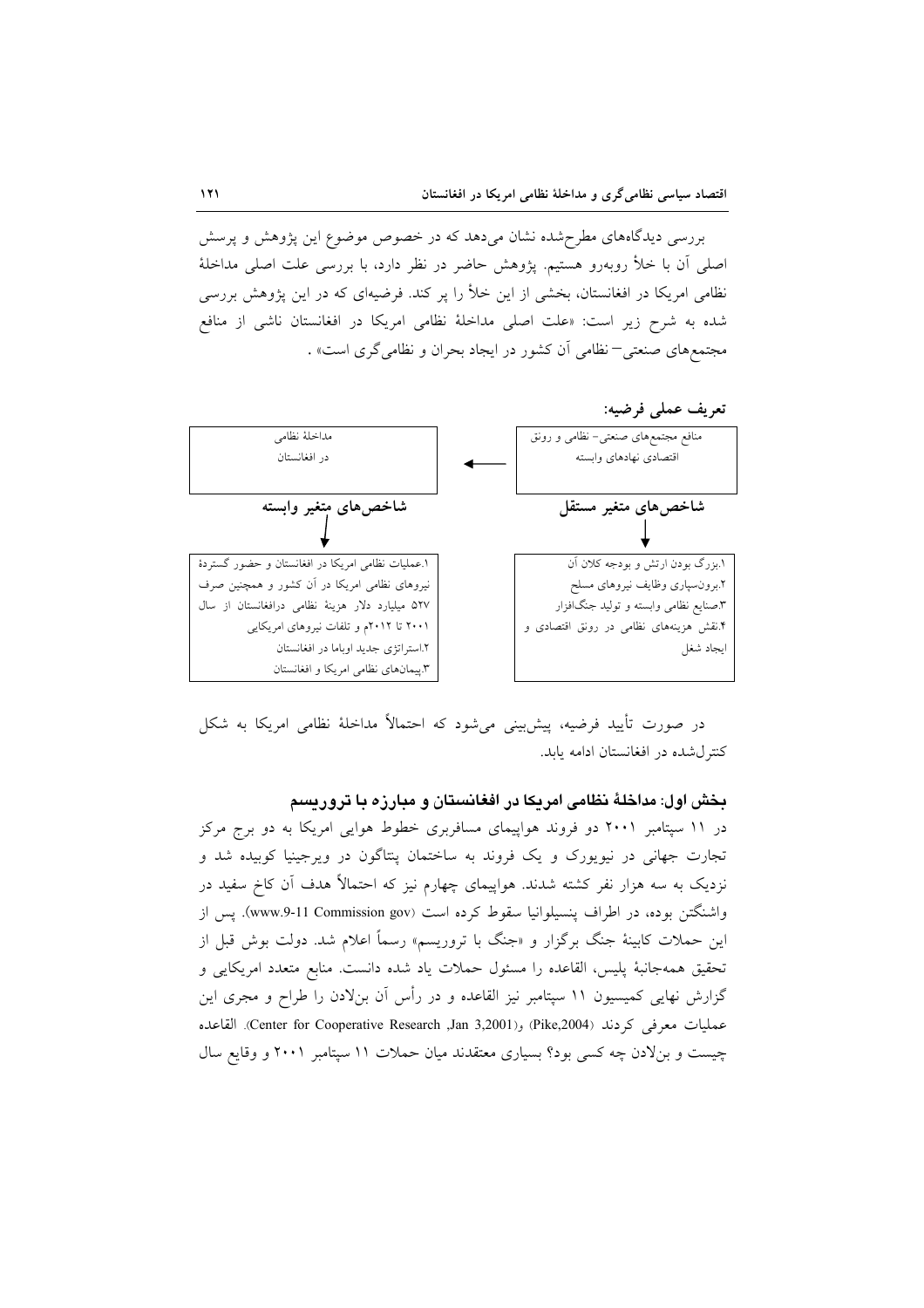١٩٧٩م در افغانستان ارتباط مستقيمي وجود دارد؛ چراكه مظنون اصلي در حملههاي تروريستي نيويورک يعني «سازمان القاعده» و «اسامه بنلادن» در سايه حمايت CIA (سازمان اطلاعات مرکزی امریکا- سیا) برای نبرد با مهاجمان شوروی در افغانستان به خدمت گرفته شدند (Davies,1998). در سال ۱۹۷۹م بزرگترین عملیات پنهانی در تاریخ سیا در افغانستان آغاز شد. حدود ۳۵۰۰ مسلمان از ۴۰ کشور اسلامی در سالهای ۱۹۹۲–۱۹۸۲م با پشتگرمی فعالانهٔ سازمان سيا و سرويس اطلاعات بين|لمللي ياكستان (ISI)<sup>٢</sup> به جنگ افغانستان پيوستند. دهها هزار تن دیگر برای آموزش در مدرسههای پاکستان از گرد راه رسیدند. «سرانجام بیش از ۱۰۰ هزار تندرو مسلمان خارجي يک راست زير نفوذ جهاد افغان بودند» (Rashid,1999). کمکهاي پنهانی امریکا به مجاهدین افغانی با روی کار آمدن ریگان و امضای دستورالعمل ۱۶۶ امنیت ملی استمرار یافت (Coll,2004). پس از عقبنشینی نیروهای شوروی از افغانستان در سال ١٩٨٩م، اين كشور درگير جنگ داخلي شد. طالبان با حمايت پاكستان در افغانستان قوت گرفت و در سال ۱۹۹۶م به قدرت رسید. رسانههای ایالات متحده تأیید میکنند که به قدرت رسیدن طالبان در سال ۱۹۹۶م تا اندازهای نتیجهٔ پشتیبانی آن کشور از مجاهدین در جنگ سال های ۱۹۸۰م علیه شوروی است (UPI,2001). رابرت گیتس، رئیس سابق سیا، در خاطرات خود بهوضوح کمک سازمانهای جاسوسی امریکا به چریکهای مجاهدین را نشان داده است (جانسون، ۱۳۹۰،ص۲۵-۲۶). برژینسکی که در سالهای حملهٔ شوروی به افغانستان مشاور امنیت ملی کارتر، رئیس جمهور وقت امریکا، بود طی مصاحبهای در سال ۱۹۹۸م گفت که «شبکهٔ اسلام مبارز» افغانستان به دست سازمان سيا پديد آمده است (www.globalresearch.ca). دانا روربچر، نمایندهٔ جمهوریخواه کنگره، نیز اذعان میکند که «حمایت از طالبان همیشه جزء جدايي ناپذير سياست ايالات متحده بوده و هست» (Rohrbacher, July 12,2000). پس از رویدادهای ۱۱ سپتامبر نیز بیشتر گزارشهای خبری بر این نظر بودند که روابط اسامه بنلادن و سیا به دورهٔ گذشته یعنی جنگ شوروی– افغانستان مربوط می شود (شوسودوفسکی،۱۳۸۹، ص۷۹) و اینکه اسامه بنلادن با استفاده از ۶۰ میلیارد دلار کمک امریکا به جنگجویان افغانستان طی سال های ۱۹۸۸-۱۹۸۱م، گروه القاعده را تأسیس کرد (GNU,2004). از شرح مختصر بالا درمی پابیم که القاعده و رهبر سابق آن، بنلادن، مولود برنامههای سیا در افغانستان بوده است. با این مقدمه، مداخلهٔ نظامی امریکا در افغانستان با هدف مبارزه با تروریسم را از سه منظر بررسي خواهيم كرد:

<sup>1.</sup> Central Intelligence Agency.

<sup>2.</sup> Inter Service Intelligence of Pakistan.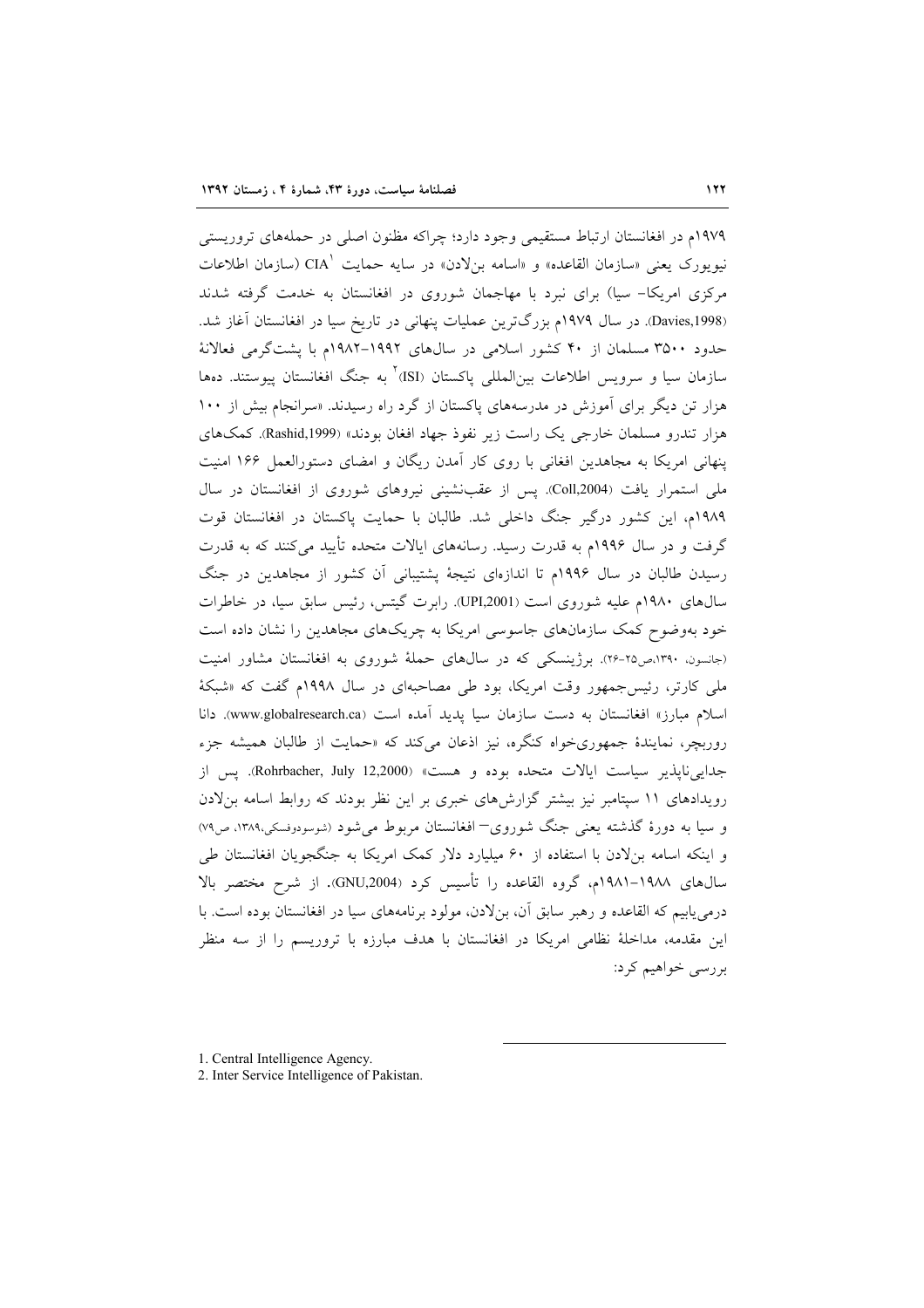نخست، حملهٔ امریکا به افغانستان در هفتم اکتبر ۲۰۰۱ که کمی پس از گذشت چهار هفته از حملات ١١ سيتامبر صورت گرفت. فاصلهٔ بسيار كوتاه از زمان حوادث ١١ سيتامبر تا حملات گستردهٔ امریکا به افغانستان، این ذهنیت را ایجاد میکند که برنامهٔریزی برای این حمله از مدتها قبل آغاز شده بود و حوادث ١١ سپتامبر فرصت مناسبي را براي امريكا براي حمله به افغانستان فراهم کرد. «به امریکاییان میباوراندند که تصمیم به جنگیدن یکمرتبه در شب ۱۱ سپتامبر در پاسخ به حملات و پیامدهای مصیبتبار آن گرفته شده بود. مردم کمتر درمی یافتند که آوردگاهی پهناور هرگز ظرف چند هفته برنامهریزی و آماده کارزار نمی شود. تصمیم به آغاز جنگ و گسیل سربازان به افغانستان مدتها پیش از ۹/۱۱ گرفته شده بود. افسانه «دشمن خارجی» و تهدید «تروریستهای اسلامی» سنگ بنای رویهٔ نظامی دولت بوش بود و دستاویز حمله به افغانستان و عراق قرار گرفت» (شوسودوفسکی،۱۳۸۹، صص۱۵-۱۳). برخی از گزارشها نیز حاکی از آن است که مقامات ایالات متحده در ژوئیه سال ۲۰۰۱م به نائیک، وزیر خارجهٔ وقت پاکستان، گفته بودند که امریکا با هدف سرنگونی دولت طالبان علیه افغانستان عملیات نظامی خواهد کرد و این عملیات در اواسط اکتبر ۲۰۰۱ خواهد بود (Arney,2001).

دوم، مقایسهٔ عملیات تروریستی القاعده در قبل و بعد از شروع جنگ با تروریسم نشان میدهد که عملیات تروریستی پس از «استراتژی جنگ علیه ترور» بیشتر شده است. «از ۱۹۹۳ تا حملات ١١ سپتامبر ٢٠٠١، القاعده در سراسر جهان پنج حمله عمده صورت داده بود؛ اما در دو سال پس از آن ۱۷ مورد بمبگذاری اتفاق افتاده است»(جانسون، ۱۳۹۰، ص۱۵۷). بنابر گزارشهای وزارت امورخارجه امریکا در سال ۲۰۰۶م تعداد حملات تروریستی در سراسر جهان تقریبا چهارده هزار مورد بوده که نسبت به یازده هزار مورد سال ۲۰۰۵م، افزایش یافته است (راتکاف،۱۳۸۹، ص۲۵۵). میان سالهای ۲۰۱۰–۲۰۰۶ در کل جهان ۳۰۹۳۶۵ نفر بر اثر حملات تروریستی، کشته، مجروح یا دزدیده شدهاند که سهم عراق از این تعداد ۱۳۳۸۸۶ نفر معادل ۴۳ درصد و سهم افغانستان ۳۰۰۷۸ نفر معادل ۹/۷ درصد از کل جهان بوده است. سهم عراق از ۵۲ درصد در سال ۲۰۰۶م به ۳۰/۳ درصد در سال ۲۰۱۰ رسید؛ درحالیکه افغانستان از ۴/۷ درصد در سال ۲۰۰۶ به ۱۸/۱ درصد در سال ۲۰۱۰م رسیده است Cordesman and) .(Burke.Jan3.2012).

سوم، طالبان که در سال ۲۰۰۱ پس از عملیات نظامی امریکا سقوط کرد، اکنون ۵۰ درصد از خاک افغانستان را در اختیار دارد. در سال ۲۰۰۳م (۲ سال بعد از سقوط طالبان) طالبان از ۳۶۴ بخش جغرافیایی افغانستان تنها ۳۰ بخش را در دست داشت؛ درحالی که این تعداد امروزه به ۱۶۰ بخش می رسد (دهشیار، ۱۳۸۹،ص۱۰۳). بر اساس آمارهای رسمی طی ۱۰ سال گذشته، ۲۸۵۰۰ تن از مردم عادی افغانستان کشته و بیش از ۵۰ هزار تن مجروح شدهاند. نیروهای ناتو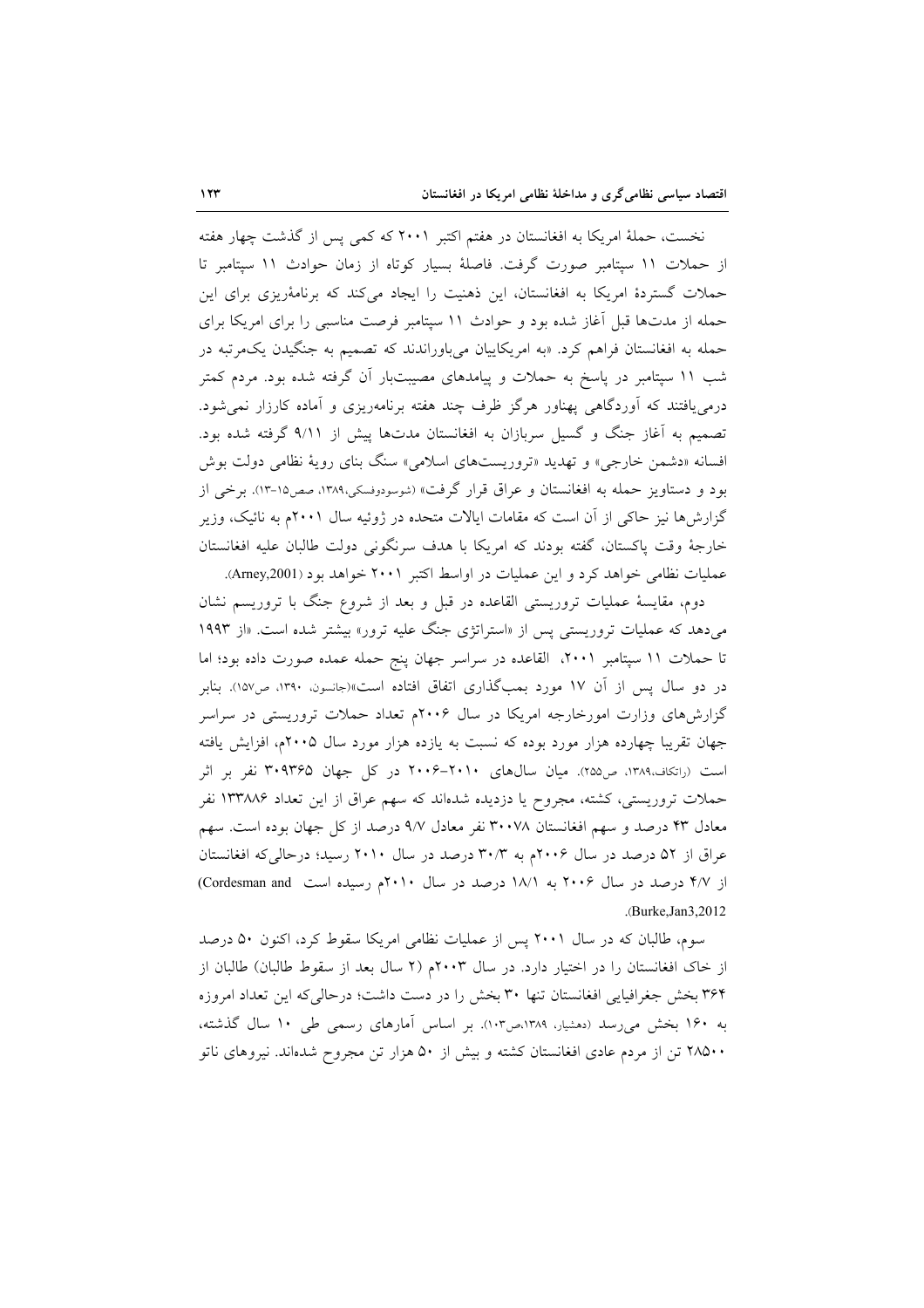نیز طی همین مدت ۲۷۰۰ نفر کشته داده که ۷۱۱ نفر آنها مربوط به سال ۲۰۱۰، و ۵۶۰ نفر مربوط به سال ۲۰۱۱ بودهاند (Cordsman,2012 and www.afghannews.ir). براساس گزارش دبیرکل سازمان ملل، ناامنیها در افغانستان در سال ۲۰۱۱م به نسبت سال قبل از آن ۲۱ درصد افزایش یافته است. طبق این گزارش در هر ماه در افغانستان یک هزار و نهصد و نود و پنج رويداد امنيتي به وقوع پيوسته است (Report of Secretary General,September 2011). بر اساس نظرسنجی به عمل آمده از سوی صندوق آسیا در سال ۲۰۱۱م، ناامنی (شامل حملات، خشونت و تروریسم) بزرگترین مشکل افغانستان است (Asia Foundation,2011). آمارهای مربوط به تولید و قاچاق مواد مخدر، به عنوان یکی از منابع اصلی درآمد تروریسم در افغانستان، نیز حکایت از رشد روزافزون آن دارد. بر اساس گزارشهای دفتر مقابله با مواد مخدر و جرم سازمان ملل (UNODC)، کشت و تولید مواد مخدر در افغانستان از ۱۸۵ تن در سال ۲۰۰۱ به ۵۸۰۰ تن در سال ۲۰۱۱م رسیده است. بر اساس این گزارش، کشت مواد مخدر در افغانستان در سال ۲۰۱۱ به نسبت سال قبل از آن ۱۳۳ درصد رشد داشته است (www.unodc.org).

بررسیههای بالا ادعاهای دولتمردان امریکایی را مبنی بر اینکه مداخلهٔ آنان در افغانستان با هدف مبارزه با تروریسم بوده است، توجیهناپذیر میکند. ازاین رو، به عنوان جمع بندی این بخش می توان این گونه ارزیابی کرد که امریکا برای مبارزه با تروریسم به افغانستان حمله کرد، اما ویژگیها و نتایج این مداخلهٔ نظامی تردیدهای جدی را در خصوص هدف اعلام شدهٔ ایالات متحده مبنی بر اینکه «مبارزه با تروریسم دلیل اصلی مداخلهٔ نظامی امریکا در افغانستان بو ده است، ایجاد می کند.

بخش دوم: مداخلهٔ نظامی امریکا در افغانستان و موقعیت ژئوپلتیک افغانستان منطق غالب در سیاست خارجی امریکا بعد از جنگ جهانی دوم برتریجویی بوده است (كالاهان،١٣٨٧، ص۶۲-۵۵). اين منطق جايگاه خود را در تمام كابينههاي ايالات متحده حفظ كرد و نفوذ جدی در اندیشهٔ حاکم بر کابینهٔ جورج بوش دوم که «طرح سدهٔ جدید امریکایی<sup>(</sup>» را مطرح کرد، داشت. بررسی سند «بازبینی استراتژی دفاعی<sup>؟</sup>» امریکا در سال ۲۰۱۲ نشان می دهد که منطق برتریجویی همچنان رویهٔ حاکم بر سیاست خارجی آن کشور است (Strategy.comwww.Defense). این منطق باعث شد تا برخی از پژوهشگران، نظامیگری امریکا در نقاط مختلف جهان از جمله افغانستان را در راستای اهداف برتریجویانه آن کشور در نقاط استراتژیک جهان استدلال کنند. از نظر این محققان، افغانستان اگرچه محصور

- 1. The Project for a new American Century.
- 2. Defense Strategy Review.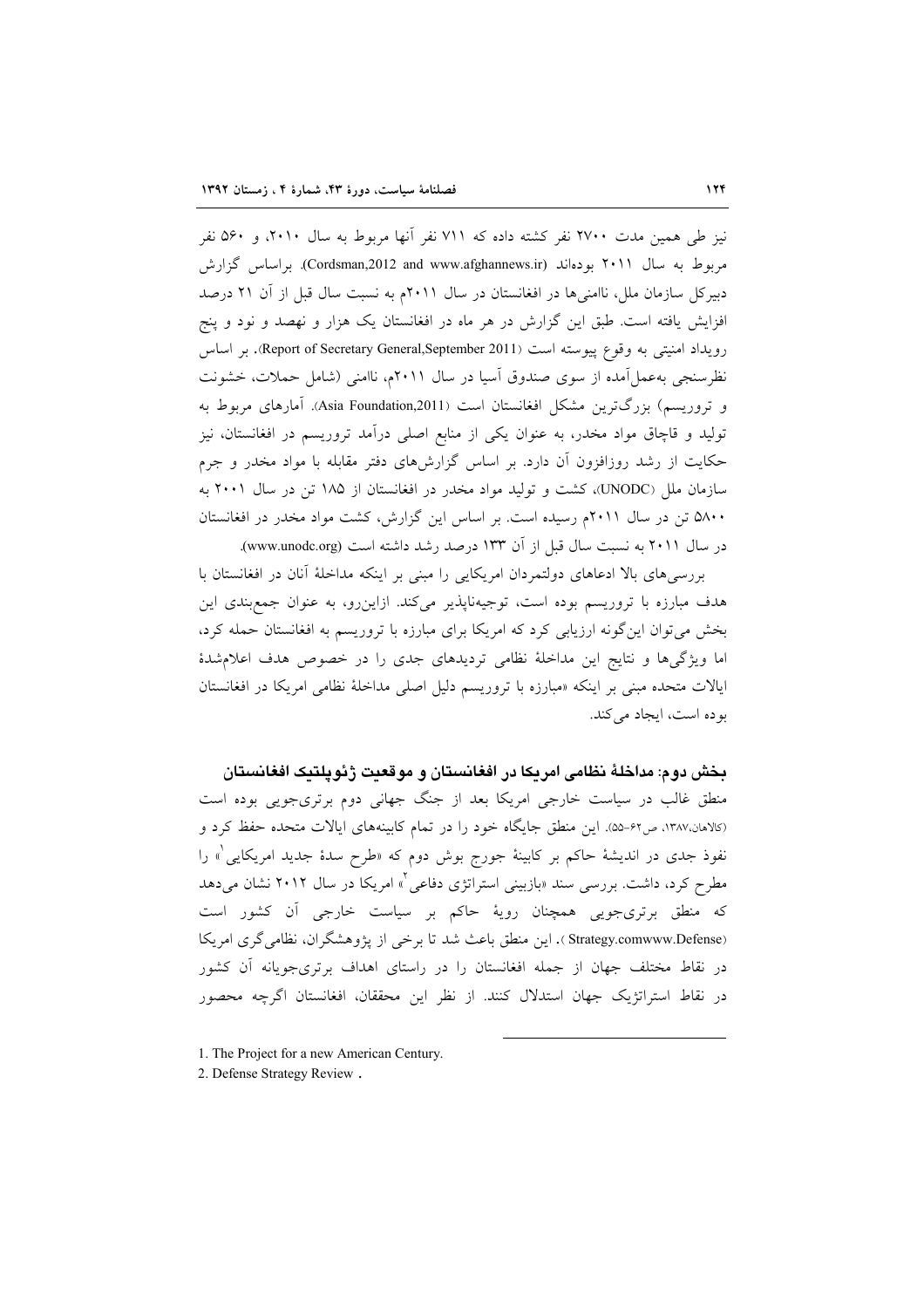در خشکی است، مکمل جغرافیایی - راهبردی همسایگانش است و اصولاً کشوری که دارای موقعیت راهبردی باشد، به ناچار بخشی از راهبردهای نظامی بهشمار میرود (www.khorasanzameen.net). از نظر این پژوهشگران، حضور پایدار در افغانستان این امکان را به ایالات متحده میدهد که همزمان نه تنها حوزهٔ نفوذ رقبا و مخالفان خود در همسایگی افغانستان را محدود کند، بلکه در صورت نیاز علیه آنان اقدام نماید. از این نظر امریکا در لشکرکشی به افغانستان اهداف سیاسی- امنیتی و اقتصادی زیر را تعقیب میکند Oliker and) :(Shapak, 2005

نخست، در بعد سیاسی و امنیتی، اساساً تسلط بر افغانستان تسلط بر منطقهای است که نظارت بر چین، روسیه و ایران و مهار این کشورها را تسهیل میکند (Blank,2007). ایالات متحده تاکنون ۱۶ سازمان اطلاعاتی–امنیتی در افغانستان تأسیس کرده که مأموریت اصلی آنها عملیات جاسوسی و جمع|َوری اطلاعات از کشورها و مناطق پیرامون افغانستان بوده است (http://peace-ipsc.org). مسائل قومی و مذهبی در افغانستان این امکان را به امریکا می دهد تا در امور کشورهای همسایه افغانستان دخالت کند.

دوم، همسایگی افغانستان با آسیای مرکزی به عنوان دومین منبع انرژی در جهان، وجه ممتاز دیگر موقعیت ژئوپلتیک افغانستان برای امریکاست (Fisher,2002). در بعد اقتصادی، امریکا به دنبال کنترل منابع انرژی و انتقال آن و همچنین خطوط مواصلاتی برای دورزدن ایران و روسيه است (http://peace-ipsc.org). افغانستان همچنين با «دالان جادهٔ ابريشم» كه قفقاز را به مرز باختری چین وصل میکند، همهرزاست. «راهبرد جادهٔ ابریشم<sup>"</sup>» که کنگرهٔ ایالات متحده آمریکا آن را تصویب کرده، برنامهای برای انتقال انرژی آسیای مرکزی با نادیدهانگاشتن مسیرهای ترانزیتی روسیه، ایران و چین از سوی امریکاست (www.gpo.gov). تنها کشوری که امریکا از طریق آن میتواند انرژی این منطقه را به خارج از آن منتقل کند و دو کشور ایران و روسیه را دور بزند، افغانستان است. نمونهٔ این اقدام «خط لوله ترانس افغان» موسوم به تاپی (ترکمنستان، افغانستان، پاکستان و هند) (TAPI) است که در نظر دارد گاز ترکمنستان را به باکستان و هند منتقل کند.

صرف نظر از مواردی که در بالا به عنوان دلائل اهمیت افغانستان برای امریکا شمرده شد، توجه امریکا به این کشور در طول تاریخ یکسره فرصتطلبانه بوده است. هرچند این دلائل مهم افغانستان را در سیاستهای راهبردی آمریکا ممتاز می سازد، اما نمی تواند دلیل اصلی حضور يوهزينة نظامي امريكا در افغانستان باشد.

<sup>1.</sup> Silk Road Strategy(SRS).

<sup>2.</sup> Turkmenistan, Afghanistan, Pakistan, India.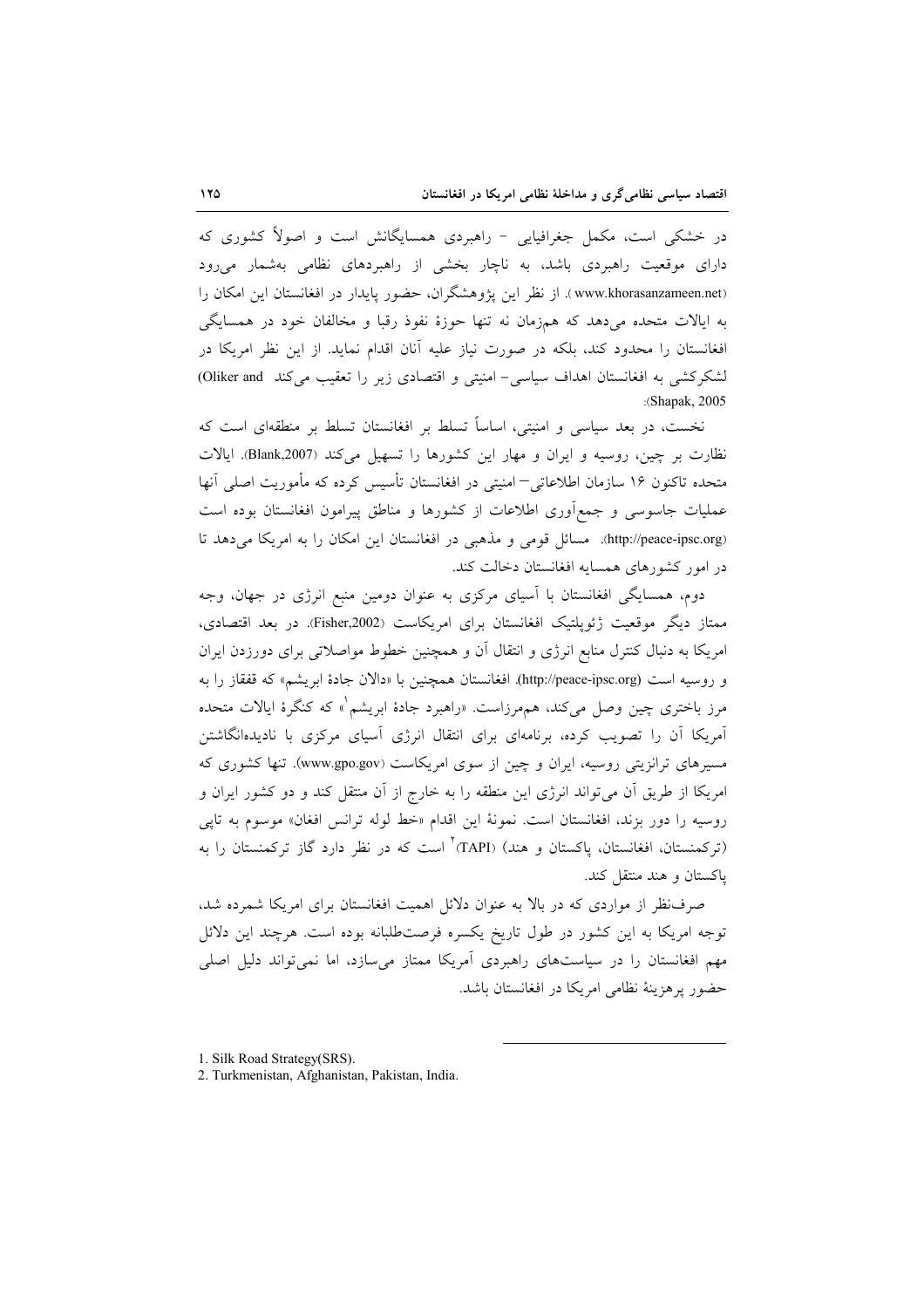## بخش سوم: مداخلهٔ نظامی امریکا در افغانستان و منافع مجتمعهای صنعتی – نظامى

نام «مجتمعهای صنعتی - نظامی» را اولین بار آیزنهاور، رئیس جمهور وقت امریکا، در ١٧ ژانویه ۱۹۶۱ در سخنرانی خداحافظیاش به عموم مردم معرفی کرد. در سال۵ای آغازین جنگ سرد، فکر تازهای در ضمیر امریکاییان و برنامههای دولت این کشور ریشه دواند و آن «اقتصاد جنگ دائمی ْ» بود. اقتصاد مبتنی بر جنگ دائمی، سازماندهی اقتصاد با هدف گریز از رکود پیامدهای جنگ بود (Wikipedia.org). جنگ سرد و تبلیغ تهدید حاصل از مناقشات با اتحاد شوروی، زمینهٔ توجیهی تداوم شرایط جنگ دائمی را فراهم ساخت تا در سایهٔ آن امریکا بتواند به لحاظ حجم هزینههای دفاعی، دوران بی سابقهای را آغاز کند. وقتی جنگ سرد فروکش کرد، منطق جنگ دائمی بار دیگر طنین انداخت. امریکا در ۱۱ سپتامبر ۲۰۰۱، در تب و تاب یک واکنش مل<sub>ی</sub> افراطی، «جنگ علیه ترور» را آغاز کرد. صدها میلیارد دلار در چارچوب یک بودجهٔ نظامی سرسامآور، مستقیماً به جیب تدارککنندگان وسایل نظامی و پیمانکاران دفاعی ریخته شد. بررسی شمار شاغلان پیشین در نیروهای مسلح در برخی از شرکتهای بزرگ، ارتباط نخبگان ارتش با نخبگان اقتصاد و سیاست را پس از جنگ جهانی دوم تاکنون نشان میدهد. افراد بهطور دائم در بین شرکتها و دنیای نظامیگری در حال رفت و آمد بودهاند (میلز،۱۳۸۸، ص ٢١). تشدید روابط خصوصی میان نظامیان و گروههای قدرتمند و دارای نفوذ اقتصادی، فقط به معنی تسریع و آسانکردن زمینهٔ عقد قراردادهای یکطرفه و سوداندوزی بیشتر نیست، بلکه در پس پرده این روابط خصوصی و همچنین افزایش روزافزون بودجهٔ نظامی ایالات متحده، اقتصاد مبتنی بر جنگ دائمی و تفکر و اندیشه نظامی گری نهفته است. اندیشهای که بنیان مداخلههای نظامی امریکا در نقاط مختلف جهان از جمله افغانستان را تشکیل میدهد. شاخصهایی که به واسطهٔ آنها می توان مداخلهٔ نظامی امریکا در افغانستان را از منظر منافع مجتمعهای صنعتی – نظامی تبیین کرد به شرح زیر است:

نخست، بزرگ بودن ارتش و بودجهٔ کلان آن. امروزه شمار افراد نیروهای مسلح امریکا که در آستانه جنگ جهانی دوم ۱۳۹۰۰۰ نفر بود، بیش از ده برابر شده است (حسینزاده، ۱۳۸۹، ص۲۰). براساس «گزارش ساختار پایگاهی<sup>۲</sup>» وزارت دفاع امریکا در سال ۲۰۱۲، پنتاگون در حال حاضر ۱/۵ میلیون پرسنل نظامی را در ۴۵۴۵ پایگاه داخلی و ۶۶۶ پایگاه خارجی مستقر کرده است. براساس این گزارش، وزارت دفاع امریکا دارای ۵۵۵/۰۷۴ تأسیسات و امکانات

1. Permanent War Economy.

<sup>2.</sup> Base Structure Report.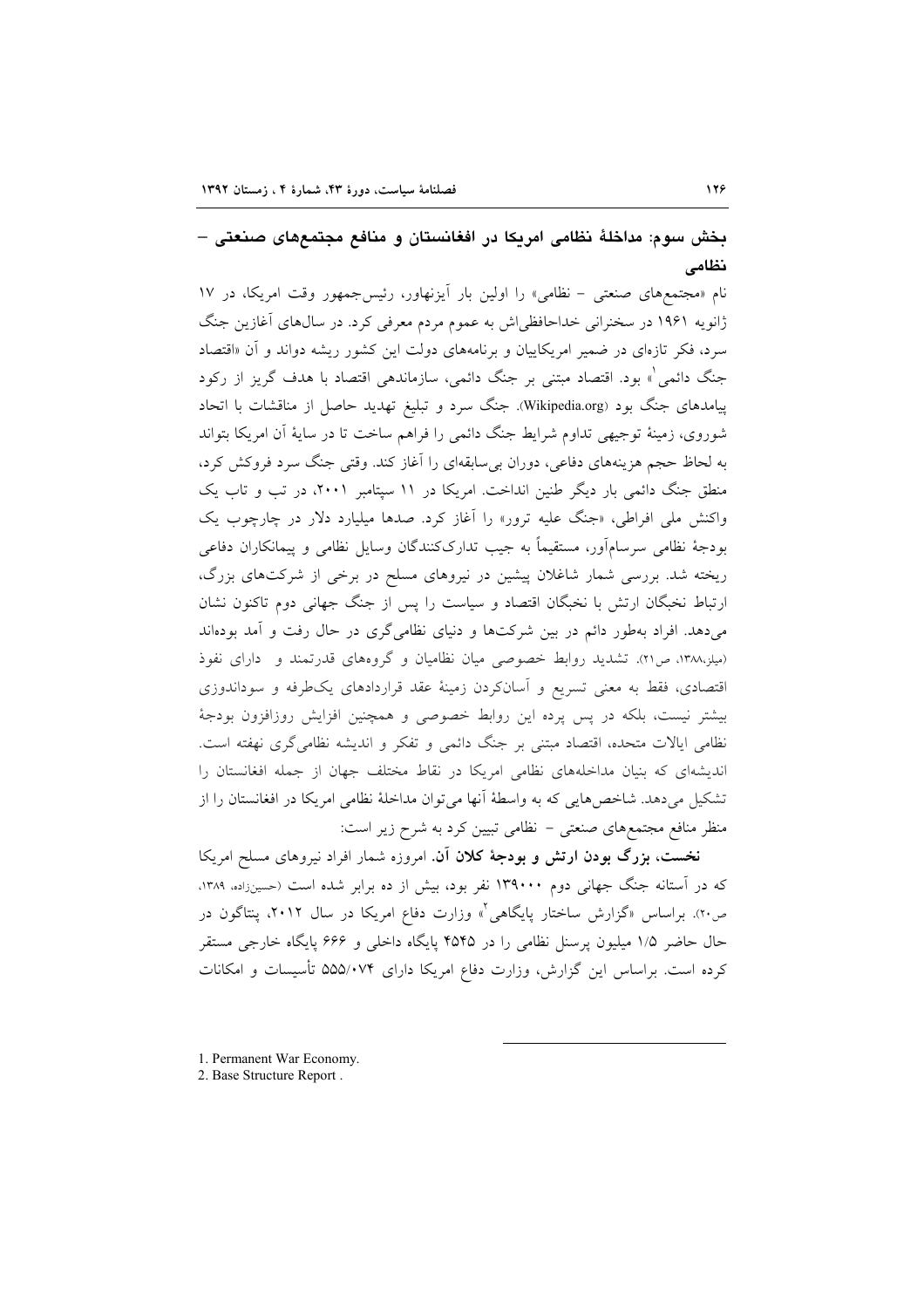(ساختمانها، ابنیه و بناهای طولی) ٰ است که از این تعداد ۱۰۳/۲۷۰ مورد آن در پایگاههای امریکا در ۴۰ کشور دنیا قرار دارند. ارزش مادی این تأسیسات ۸۴۷/۵۵ میلیارد دلار برآورد شده است. شمار پایگاهها و تأسیسات برون.مرزی، شامل پایگاههایی با هزینهٔ کمتراز ۱۰ میلیون دلار نمي شود (Department of Defense, FY2012). نكتهٔ قابل توجه اين است كه در گزارش ساختار پایگاهی وزارت دفاع امریکا، نامی از پایگاههای نظامی امریکا در افغانستان و عراق برده نشده است. «در افغانستان جهش در سرعت پایگاهسازی به این صورت بود که تا ۲۰۱۰م، ایالات متحده و متحدانش در ائتلاف، حدود چهارصد پایگاه– از بسیار کوچک تا بسیار بزرگ– را در آن كشور در اختيار داشتند» (جانسون. ١٣٩٠، ص١۶٩).

از ۱۹۴۷ تا ۱۹۹۰م، مجموع بودجههای نظامی امریکا به ۸/۷ تریلیون دلار رسید و باوجود فروپاشی شوروی، هزینههای نظامی نهتنها کم نشد، بلکه افزایش یافت (جانسون،۱۳۹۰، ص۱۸۸). سطح هزینههای نظامی امریکا در سال ۲۰۱۰ به نسبت سال ۲۰۰۱، ۸۱ درصد رشد داشته است. بودجة نظامي امريكا طي سالهاي ٢٠٠١ تا ٢٠١٠ هر ساله ٥/٣ درصد افزايش يافته است. این در حالی است که بودجهٔ کلی ایالات متحده طی همین سالها ۱/۶ درصد رشد داشته است. سهم بودجهٔ نظامی از تولید ناخالص داخلی میان سالهای ۲۰۱۰-۲۰۰۱ از ۳ درصد به ۴/۷ درصد رسیده است. بودجهٔ نظامی امریکا در سال ۲۰۱۰ به ۶۹۰ میلیارد دلار رسید که ۶۷ درصد بیشتر از بودجهٔ نظامی در سال ۲۰۰۱ است. بیشترین افزایشها در بودجهٔ نظامی طی سالهای ۲۰۱۰-۲۰۱۱ مربوط به جنگهای افغانستان و عراق است. این دو جنگ در سال ۲۰۱۰، ۱۶۵/۳ میلیارد دلار و طی یک دههٔ گذشته ۱/۱ تریلیون دلار هزینه دربر داشتهاست (Pollin & Garret-Peltier,2011). بودجة نظامي تصويب شدة امريكا براي سال ٢٠١٢ برابر با ۶۹۶ میلیارد دلار بود که ۱۹ درصد بودجهٔ ۳/۷۳ تریلیون دلاری امریکا در سال ۲۰۱۲ میلادی را تشکیل میداد (www.farsnews.com). براساس اعلام مؤسسه سیپری ٌ، امریکا از نظر هزينة دفاعي با ۴۳ درصد كل بودجة نظامي دنيا، مقام نخست جهان را دارد (www.sipri.org). برپایهٔ گزارش «مرکز حمایت از انرژی دفاعی<sup>۳</sup>» امریکا، سوخت مصرفی پنتاگون معادل روزانه ۳۶۵ هزار بشکه است که با مصرف روزانهٔ مردم سوئیس برابری میکند. براساس گزارش پنتاگون، قبل از جنگ علیه ترور، ارتش امریکا ۴/۶۲ میلیارد گالن نفت در هر سال مصرف می کرد؛ درحالی که پس از ۱۱ سپتامبر و عملیات امریکا در عراق و افغانستان، این رقم به ۵/۴۶ ميليارد افزايش يافت ( Turse,2008).

<sup>1.</sup> Buildings, Structures and Linear Structures.

<sup>2.</sup> SIPRI.

<sup>3.</sup> The Defense Energy Support Center(DESC).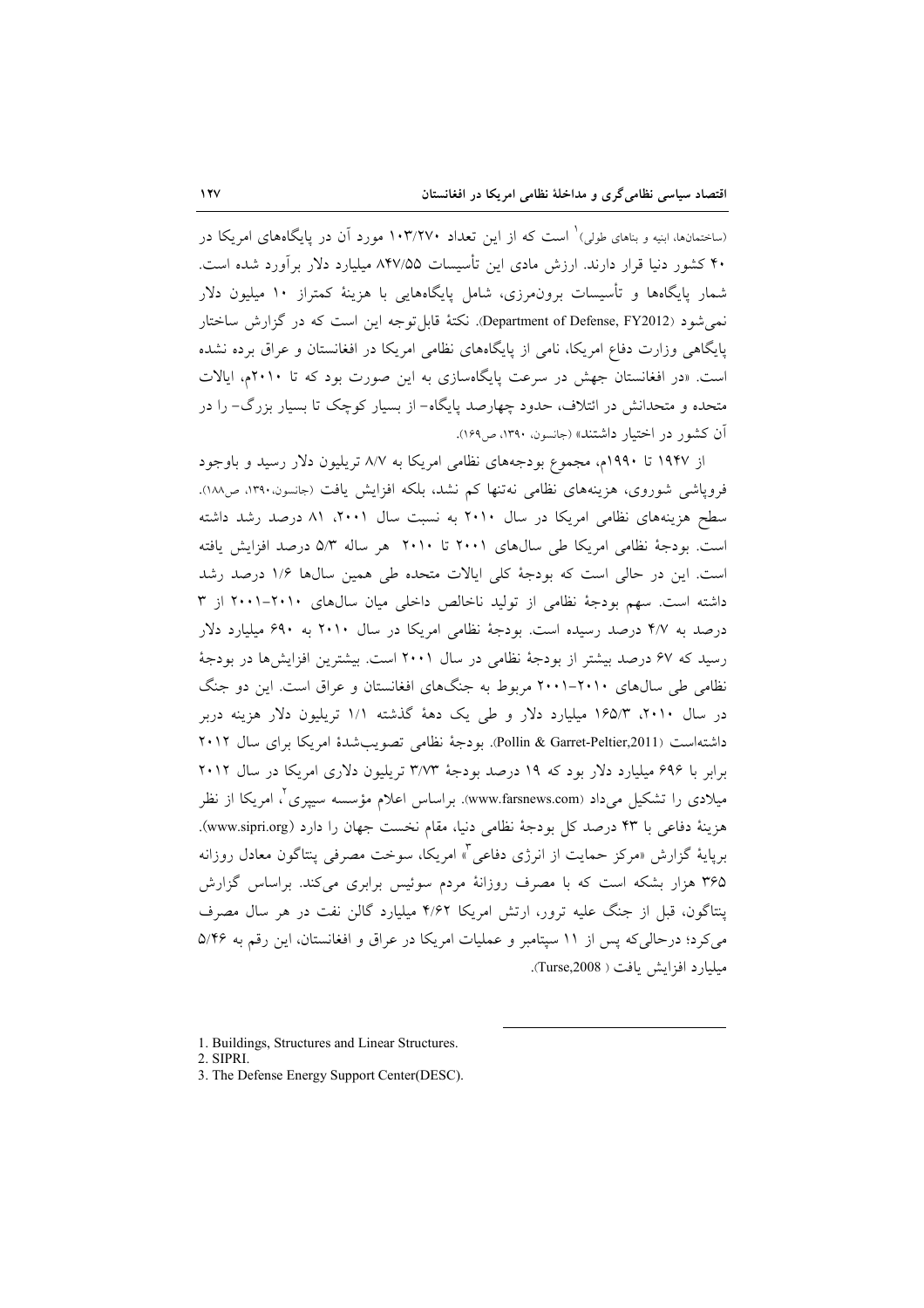**دوم، برونسپاری وظایف نیروهای مسلح**. جنگ ویتنام تجربهای بود که ایالات متحده به سمت تکیه بر کارفرمایان خصوصی کشیده شد. پس از جنگ ویتنام، استفاده از کارفرمایان برای تأمین حمایت لجستیکی در صحنههای نبرد ادامه و افزایش یافت (Dikinson,2011:29). اما واگذاری گستردهٔ وظایف نظامی و اطلاعاتی به عاملان شخصی و غالباً گمنام، در دوران ریاست جمهوری رونالد ریگان در سال ۱۹۸۲م با آغاز برنامهٔ «بررسی کنترل هزینهها توسط بخش خصوصی ْ» اَغاز و در دورهٔ کلینتون پیگیری شد. «بعد از یازده سپتامبر بوش و چنبی توجیه ایدئولوژیک هم بر روندی که کلینتون شروع کرده بود افزودند (جانسون، ۱۳۹۰، ص۱۳۷-۱۳۵). در جریان جنگ ویتنام درحالی که تعداد نیروهای نظامی در اوج خودش به ۵۴۰ هزار نفر رسیده بود، ۹ هزار شهروند امریکایی به عنوان کارفرما مشغول بودهاند و نسبت کارفرمایان به نیروهای نظامی «یک به شصت» بود. این نسبت در جریان جنگ اول خلیج فارس «یک به ۵۵»، در جریان جنگ بالکان «یک به یک» و نهایتاً در جریان جنگ افغانستان و عراق شمار کارفرمایان از شمار نظامیان فراتر رفت و این نسبت وارونه شد یعنی «دو به یک» (Dikinson,2011,24-rv). ۸۵ هزار شرکت خصوصی در امریکا وجود دارند که سودهای سرشارشان را بهواسطهٔ پیمانکاری با وزارت دفاع آن کشور بهدست میآورند» (حسین زاده، ۱۳۸۹،ص۲۰-۲۰). در حال حاضر (۲۰۱۳)، معادل یک سرباز امریکایی در افغانستان، ۲ نفر از بخش خصوصی قرار دارند که با قرارداد پنتاگون کار میکنند. براساس آخرین آمارهای اعلام شده از سوی پنتاگون، فقط در افغانستان ۱۱۳۴۹۱ پیمانکار و ۲۰۳۷۵ پرسنل شرکتهای امنیتی خصوصی وجود دارند که به پنتاگون خدمت میکنند (www.armytimes.com).

سوم، صنایع نظامی و تولید جنگافزار. توسعهٔ علوم و تکنولوژی که زمان<sub>ی</sub> در اقتصاد جاخوش کرده بود، بهطور فزایندهای بخشی از نظام ارتش شده است؛ حوزهای که در حقیقت اکنون حامی اصلی پژوهشهای علمی محسوب میشود. ۳۵۰ دانشکده و دانشگاه در ایالات متحده ۶۰ درصد بودجهٔ پژوهشهای پایهای خود را از وزارت دفاع تأمین میکنند و وزارت دفاع امریکا در تأمین نیازمندیهای مالی پژوهشهای دانشگاهی در امریکا مقام سوم را دارد (حسین زاده،۱۳۸۹، ص۲۴). پنج پیمانکار برتر در امریکا (لاکهید، بویینگ، نورتروپ، جنرال داینامیکز، ریتیون) از سال ۲۰۰۱ تا ۲۰۰۴، سالانه ۱۰ درصد افزایش فروش داشتهاند (بودجهٔ ینتاگون نیز در حد مشابهی، ۱۱ درصد در همان دوره افزایش داشته است) (رانکاف،۱۳۸۹، ص۲۶۶-۲۶۵). «بین سال های ۲۰۰۲ تا ۲۰۰۶ سه شرکت بوئینگ، لاکهید مارتین و نورتروپ گرومان ۲۵۷ میلیارد دلار از محل قراردادها با پنتاگون در آمد داشتهاند» (Turse,2008).

1. Private Sector Survey on Cost Control.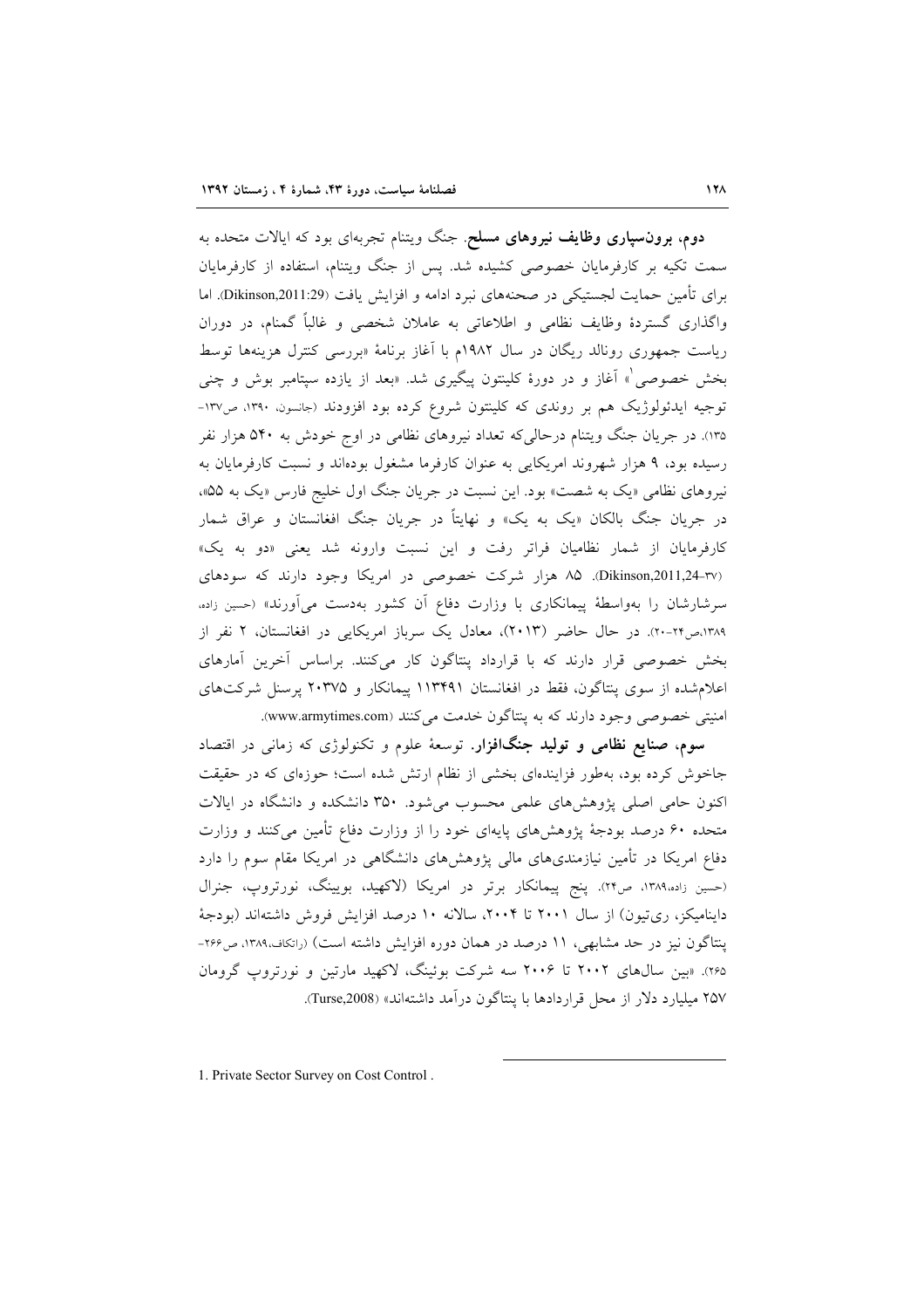چهارم، هزینههای نظامی به عنوان محرک اقتصاد. این اعتقاد وجود دارد که هزینههای بالای نظامی باعث ایجاد اشتغال، و وسیلهای مؤثر برای فعالکردن تقاضا به هنگام رکود اقتصادی است. زمانیکه هیتلر در سال ۱۹۳۳م به قدرت رسید، حدود ۶/۰۸ میلیون بیکار در آلمان وجود داشت. درحالی که با سیاستهای نظامیگری وی و سرمایهگذاری در صنعت نظامی و تسلیحاتی در سال ۱۹۳۵م، بیکاری از ۹/۲ درصد به ۴/۵ درصد کاهش یافت. تنها با میلیتاریزهکردن جامعه بود که هیتلر توانست در سال ۱۹۳۶م مسئله بیکاری را بهطور اساسی حل کند (ارغندی،۱۳۶۲، صص۵۳- ۵۲). در سال ۱۹۳۹م مخارج نظامی ایالات متحده ۱/۲ میلیارد دلار و نرخ بیکاری ۱۷/۲ درصد بود. با افزایش مخارج نظامی به ۸۷/۲ میلیارد دلار تا سال ۱۹۴۴م، نرخ بیکاری به ۱/۲ درصد کاهش یافت (Sipri, Year book,1981:23-24). امروز (تا اکتبر ۲۰۱۲) نرخ بیکاری در امریکا ۷/۹ درصد است (www.bls.gov). طی سالهای ۲۰۰۹–۱۹۹۹ تنها ۱/۱ میلیون شغل از سوی بخش خصوصی ایجاد شده، در شرایطی که سهم بخش عمومی از ایجاد اشتغال ۲/۴ میلیون نفر بوده است (www.infowar.com). برای مثال بودجهٔ نظامی ایالات متحده در سال ۲۰۱۰ معادل ۶۹۰ میلیارد دلار بوده که خود زمینهٔ اشتغال بیش از ۶ میلیون نفر از كاركنان پنتاگون و صنايع غيرنظامي وابسته به آن را فراهم كرده است. (www.peri.umass.edu). طی ۱۰ سال گذشته تولید غیرصنعتی در امریکا ۱۹ درصد کاهش داشته؛ درحالی که تولیدات نظامی ۱۲۳ درصد به نسبت سال ۲۰۰۰ رشد کرده است و تنها بخش تولیدیای که رشد را نشان میدهد، تولیدات نظامی است و امروزه اقتصاد نظامی در امریکا سه برابر بزرگتر از دیگر بخشهاست. این وضعیت باعث ایجاد این تلقی در ایالات متحده شده که مجتمعهای صنعتبي—نظامي، محرك اقتصاد امريكا است (حسين زاده، ١٣٨٩،صص ٢٠-٢٠).

**پنجم، عملیات نظامی امریکا در افغانستان و هزینههای آن**. عملیات نظامی امریکا در افغانستان با حملات هوایی این کشور در روز ۷ اکتبر ۲۰۰۱ با حمله به شهرهای کابل، جلال اباد و قندهار که محل استقرار ملاعمر، رهبر طالبان، بود، اَغاز شد. پس از بمباران مواضع طالبان، نیروهای ویژه امریکا با کمک نیروهای متحد شمال حملات خود را آغاز کردند و حکومت طالبان پس از یک ماه سقوط کرد. ایالات متحدهٔ امریکا تا پایان سال ۲۰۱۱م، ۵۲۷ میلیارد دلار در افغانستان هزینه کرده و به همراه متحدان خود ۷۳ میلیارد دلار هم به دولت افغانستان کمک کرده است (Cordesman,2012). از بودجهٔ ۶۹۶ میلیارد دلاری امریکا در سال ۲۰۱۲، ۱۱۵/۵ میلیارد دلار صرف ماموریتهای فرامرزی امریکا شده است. لایحهٔ بودجهٔ نظامی امریکا هرگونه کاهش اختیاری در هزینههای نظامی امریکا در افغانستان را ممنوع، و آن را وابسته به کاهش سطح تهدیدات و بی نیازی به عملیات ضروری اعلام کرده است .(http://english.ruvr.ru)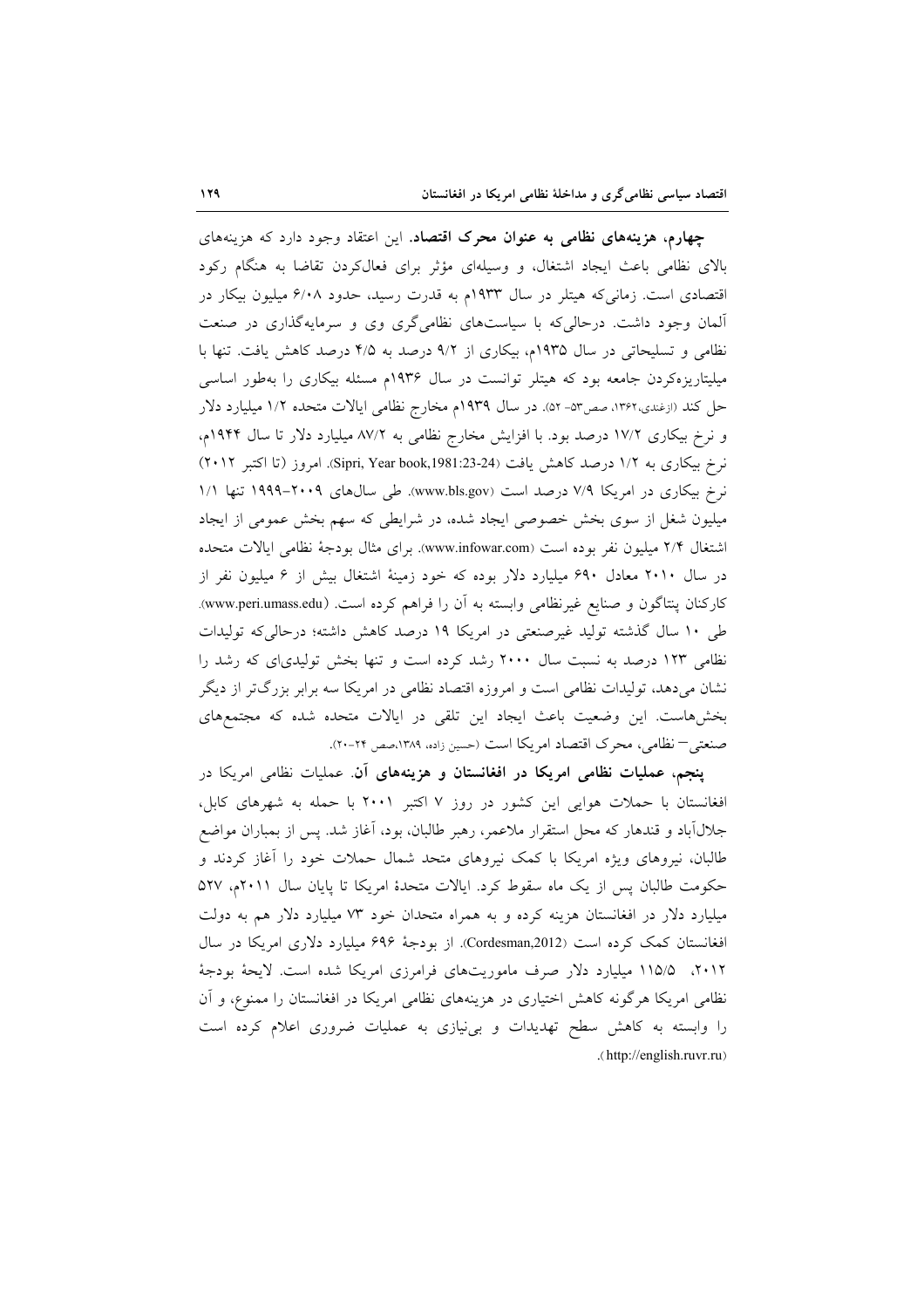ششم، استراتژی اوباما در افغانستان. اوباما که با شعار تغییر در امریکا در سال ۲۰۰۹م روی کار آمد، وضعیت امنیتی افغانستان را از اولویتهای جدی دولت خود دانست و در ۲۷ مارس ۲۰۰۹ راهبرد جدیدی را در قبال افغانستان اعلام کرد. این راهبرد به «افپاک<sup>"</sup>» معروف شد. استراتژی اوباما «استراتژی ضد شورش» نام گرفت که نیازمندِ بهکاربردن انبوه جنگافزارها، سرمایهٔ کلان مادی و سربازان پرشمار در منطقهٔ عملیات بود (دهشیار، ۱۳۸۸، ص۱۰۳). افزونبراین، برای نخستین بار در بودجهٔ پنتاگون برای سال ۲۰۱۰ بودجهٔ بیشتری برای جنگ افغانستان در مقايسه با عراق تخصيص داده شد (Tyson, 2009). دولت اوباما در راهبرد جديد، سه هدف را دنبال کرده است: افزایش نیرو، افزایش ظرفیت دولت برای مبارزه با ناکارآمدی، و مذاکره با طالبان (Young and Wilson, 2010). بر اساس این راهبرد، نیروهای امریکایی از ۳۳ هزار نفر به یکصد هزار نفر افزایش یافت. برپاداشتن یک دولت کارآمد در افغانستان، دیگر هدف اوباما در راهبرد جدید وی بود. سالانه بیش از یکصد میلیارد دلار برای جنگ در افغانستان هزینه می شود که کمابیش ۷ برابر ارزش تولید ناخالص داخلی افغانستان است (Jones,2010). افزایش کارآمدی دولت در افغانستان درحالی پیگیری می شود که بر اساس گزارش دفتر مبارزه با جرم و مواد مخدر سازمان ملل (UNODC) در ژانویه ۲۰۱۰، افغانها در سال ۲۰۰۹م، ۲/۵ میلیارد دلار رشوه پرداخت کردهاند که معادل ۲۳ درصد تولید ناخالص داخلی افغانستان است. این رقم هم سطح درآمدهای ناشی از تجارت تریاک در افغانستان است که معادل ۲/۸ میلیارد دلار برآورد میشود. بر اساس این گزارش، مواد مخدر و رشوه بزرگترین منابع درآمدی افغانستان بهشمار میآیند (www.Unodc.org,2010). ایجاد نیروهای نظامی–امنیتی کارآمد در افغانستان نیز از دیگر اهداف راهبردی اوباما در افغانستان است. او وعده داد که تا سال ۲۰۱۴ نیروهای کشورش را از افغانستان خارج سازد. به گفته وی، لازمهٔ این کار ایجاد نیروهای نظامی—امنیتی کارآمد در افغانستان است و برای این اقدام آموزش نیروهای نظامی و امنیتی افغانستان در دستور کار قرار گرفته است. اما ازآنجا که در افغانستان همیشه قدرت از حاشیه به مرکز رسیده و دولت و دستگاههای نظامی و امنیتی کمتر توانستهاند قدرت خود را به بیرون از پایتخت تسری بخشند، نمیٍتوان به ایجاد این نیرو چشم امید بست. آنها بهجای اینکه نیرویی در برابر طالبان باشند، در عمل به خطری برای نیروهای غربی تبدیل شدهاند .(Rosenberg, 2012)

هفتم، پیمانهای نظامی آمریکا و افغانستان. امریکا تاکنون دو پیمان استراتژیک با افغانستان به امضا رسانده است؛ پیمان نخست در سال ۲۰۰۳م و پیمان بعدی در ماه می سال ۲۰۱۲ میان دو کشور امضا شده است. این پیمانها که مکمل یکدیگرند، به حضور نظامی

1. AFPAK: Afghanistan- Pakistan.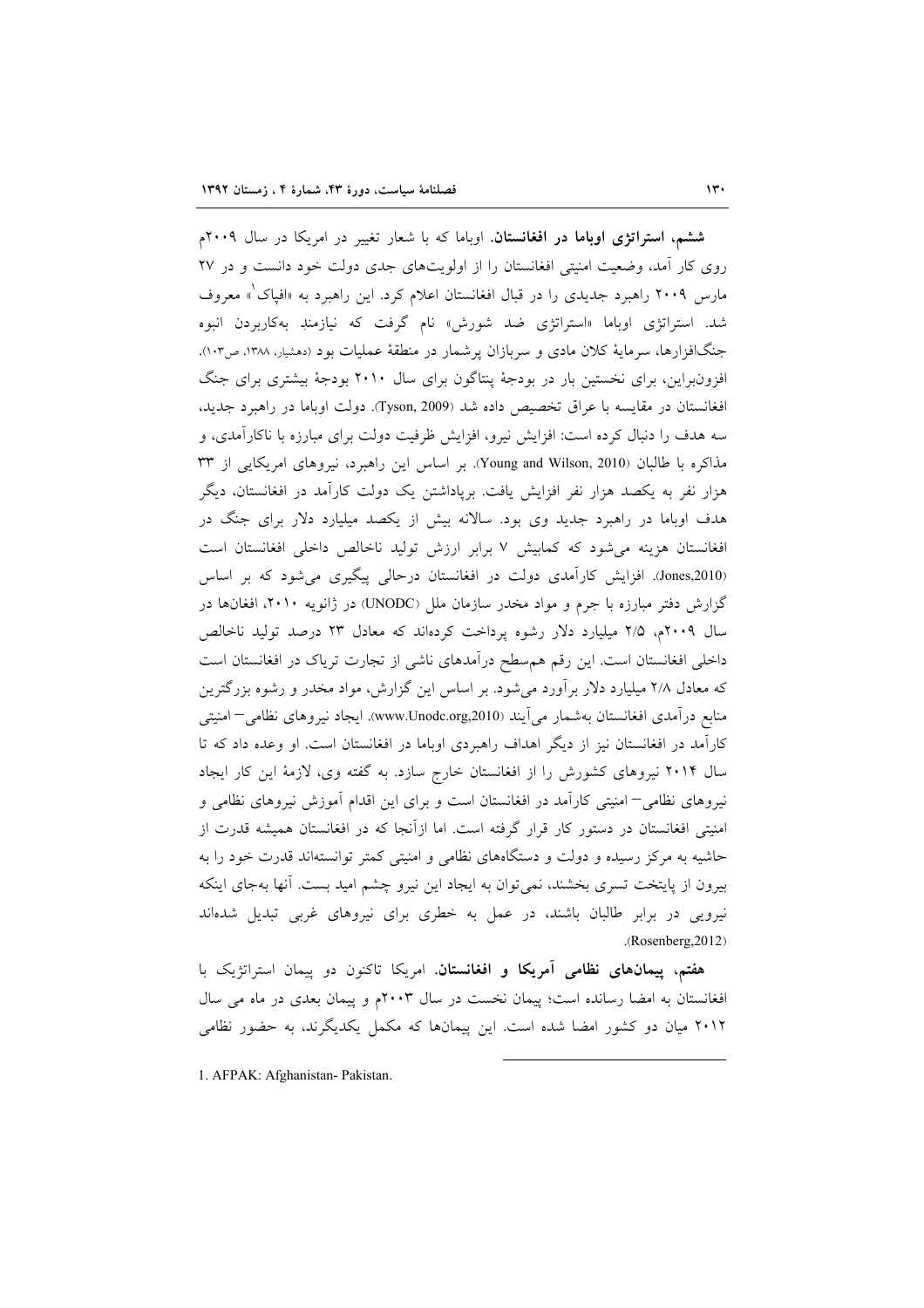امریکا و ایجاد پایگاههای نظامی در افغانستان مشروعیت میبخشند. پیمان جدید امریکا و افغانستان این امکان را به ایالات متحده می دهد که تا سال ۲۰۲۴م در افغانستان حضور داشته باشد. بر اساس این پیمان، دو کشور موافقتنامه امنیتی دیگری را منعقد خواهند کرد که ضامن ایجاد پایگاههای نظامی در آن کشور است (http://president.gov.af). در همین چارچوب، سخنگوی وزارت خارجه افغانستان در تاریخ ۱۵ نوامبر ۲۰۱۲ از شروع مذاکرات امریکا و افغانستان برای تنظیم سند همکاریهای امنیتی بین دو کشور خبر داد (http://mfa.gov.af/fa/news). امضای پیمان استراتژیک میان امریکا و افغانستان و آغاز مذاکرات برای انعقاد پیمان امنیتی که مشروعیتبخش پایگاههای نظامی آمریکا در افغانستان است، باعث خواهد شد تا نیروهای امریکایی تا سال ۲۰۲۴م در افغانستان بمانند و این نشان می دهد که امریکا همچنان به نظامی گری خود در افغانستان ادامه خواهد داد.

#### نتىحە

امريكا و متحدانش پس از حملهٔ نظامی به افغانستان، توانستند تعداد زيادي از افراد برجستهٔ القاعده را دستگیر نمایند یا بههلاکت برسانند، حکومت طالبان را سرنگون کنند و تمامی تشکیلات طالبان را نابود سازند. باوجوداین، حملات تروریستی هنوز هم ادامه دارد و مردم امریکا همواره دلهره بازگشت دوبارهٔ این حملات را دارند (commision.govwww.9-11). بررسیها نشان میدهد که مبارزه با تروریسم دلیل اصلی حضور گستردهٔ نظامی امریکا در افغانستان نبوده است. جانسون، نویسندهٔ کتاب *برچیدن امپراطوری می گوید: «جنگ با ترو*ر در بهترین حالت فقط یک دلیل جزئی است از این همه استراتژی نظامیسازی ما. دلیل اصلی برای ساختن این حلقهٔ پایگاهی امریکا به دور زمین، گسترش امیراطوری و تحکیم سلطهٔ نظامی ما بر جهان است»(جانسون، ۱۳۹۰، ص۱۵۸). از سوی دیگر افغانستان از جمله سرزمینهایی است كه از زمان استقلال امريكا تا سال ١٩٧٩م (مداخلة نظامى شوروى در افغانستان) هیچوقت در چارچوب استراتژی کلان امریکا قرار نداشته و از اهمیت ژئویلتیکی برخوردار نبوده است. پس از ١١ سيتامبر ٢٠٠١، دوباره توجه امريكا به اين كشور جلب شد. افغانستان این بار شرایطی داشت که می توانست در خدمت استراتژی کلان ایالات متحده قرار گیرد. اگر زمانی «کمونیسم» بهترین توجیهگر نظامیگری امریکا و صرف هزینههای کلان پنتاگون بود، این بار «تروریسم» جایگزین آن شد و افغانستان به عنوان «کانون تروریسم» تعریف گردید. صرفنظر از اینکه امریکا از مداخلهٔ نظامی در افغانستان چه دستاوردهایی داشته است، بهنظر

می رسد «جنگ با ترور» و یا تلاش ایالات متحده برای «تثبیت هژمونی» خود، هر دو معلول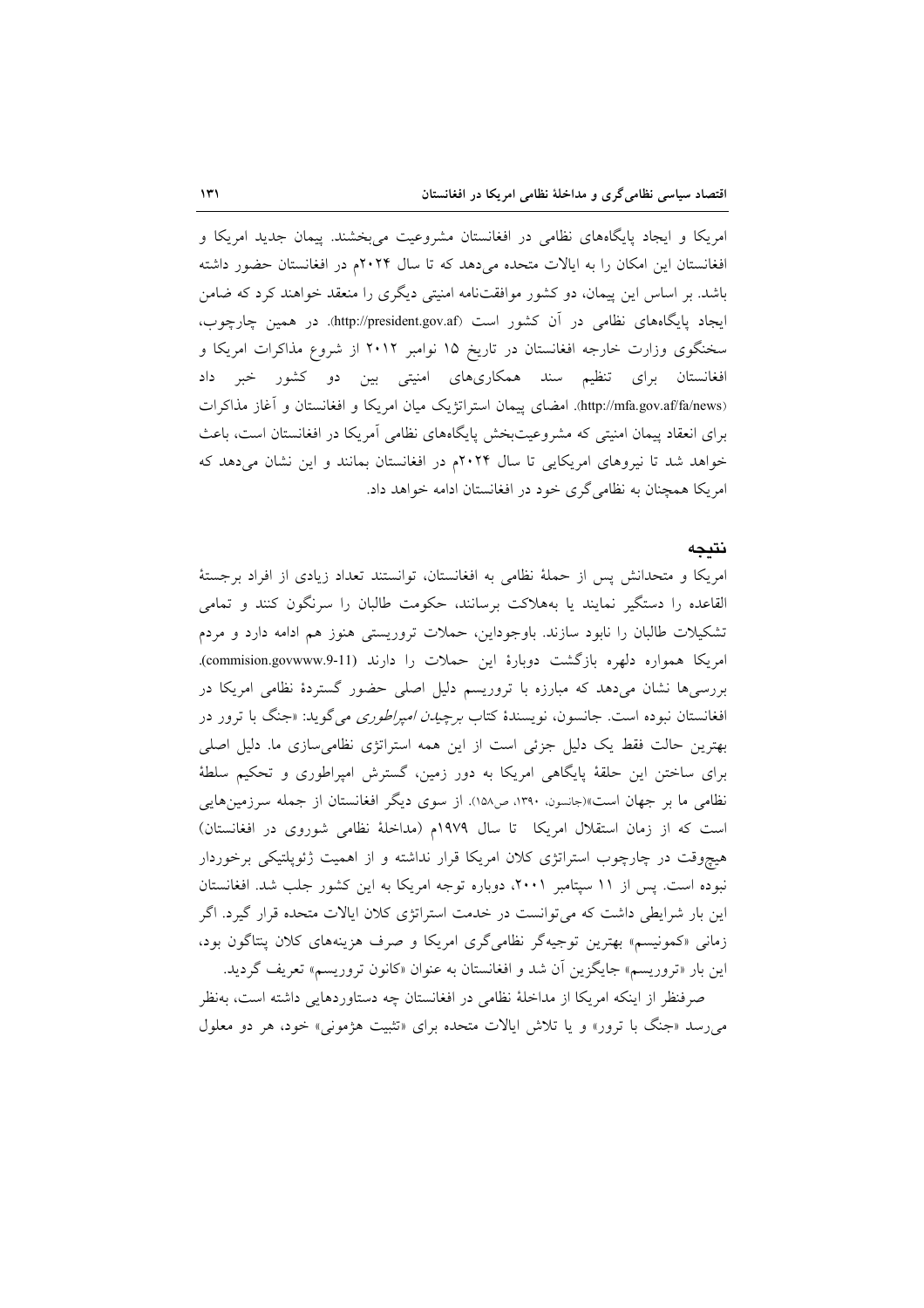عامل قدرتمندی بهنام منافع «مجتمعهای صنعتی – نظامی» باشند که به تعبیر نیک تورس'، «زندگی هر روز امریکاییان را مورد هجوم قرار می دهد»(Turse,2008). بیش از شصت سال است که اقتصاد امریکا دچار مخارج فزایندهٔ نظامی بوده است. مخارج نظامی بیش ازحد امریکا فقط در مدت کوتاه یا فقط به دلیل سیاستهای دولت خاصی بهوجود نیامده است، بلکه در یک روند بسیار طولانی از یک ایدئولوژی بهظاهر موجه سرچشمه گرفته و اکنون در نظام سیاسی آن کشور جاافتاده است. تاریخ ایالات متحده بهنوعی با نظامیگری و جنگ گره خورده است؛ حتی سرود ملی امریکا سرودی جنگی است که بر اساس شعری در زمان جنگ ۱۸۱۲م تنظیم شده است. موضوع سرود در مورد پایداری پرچم امریکا در «قلعه مکهنری»<sup>۲</sup> در بالتیمور، و اهتزاز آن در برابر توپخانهٔ ناوهای بریتانیا درون «خلیج چساپیک»<sup>۳</sup> در جنگ ۱۸۱۲م عليه بريتانيا است (http://en.wikipedia.org/wiki/The\_Star-Spangled\_Banner). امريكا از زمان استقلال تا جنگ جهانی دوم در ۶ جنگ بزرگ و ۱۰۴ جنگ کوچکتر شرکت داشته است (حسینزاده، ۱۳۸۹،ص۲۰). پس از جنگ جهانی دوم نیز این رویه استمرار یافت. مهمترین جنگهایی که امریکا در آنها درگیری مستقیم داشته است، عبارتند از: جنگ با کره (۱۹۵۰)، لبنان (١٩۵٨)، ويتنام (١٩۶٢)، جمهوري دومنيكن (١٩٧۵)، گرانادا (١٩٨٣)، پاناما (١٩٨٩). عراق (۱۹۹۱)، هائيتي (۱۹۹۴)، افغانستان (۲۰۰۱) و دوباره عراق در سال ۲۰۰۳ (عسگری، ۱۳۹۰، ص١٠٨). تنها ميان سالهاى ١٩٩٩-١٩٨٩، يعني يس از فروياشي شوروى، امريكا در ١٣٤ عملیات نظامی شرکت داشته که بیشتر آنها برای مردم امریکا یکسره ناشناختهاند. نکتهٔ قابل توجه آنکه بسیاری از این درگیریها در دورهٔ ریاست جمهوری بیل کلینتون رخ داده است که بر چندجانبهگرایی و نولیبرالیسم و همچنین پیشبرد منافع امریکا از طریق بازرگانی و سرمایهگذاری بدون مانع در چارچوب نهادهای اقتصادی همچون سازمان تجارت جهانی، صندوق بین|لمللی پول و بانک جهانی تأکید داشت (حسینزاده، ۱۳۸۹، ص۱۳۰).

این مرور مختصر نشان میدهد که نظامیگری عنصر پایدار سیاست خارجی امریکا و جایگاه آن کشور در جهان است و مجتمعهای صنعتی – نظامی، پیوسته نقش تعیینکنندهای در مجموعهٔ سیاستهای خارجی و امنیتی امریکا دارند. به قول اسماعیل حسینزاده، نویسندهٔ کتاب *اقتصاد سیاسی نظامیگری امریکا*، منافع امپراطوری نظامی– صنعتی در «سهام جنگ» یا منافع مترتب بر جنگ است. صلح چه تحمیلی و چه جز آن برای تولیدکنندگان عظیم جنگافزار به معنای کساد یا رکود اقتصادی در فروش است. افزونبراین، وجود صلح، توجیه بودجة سرسامآور نظامي را دشوار مي سازد (حسينزاده، ١٣٨٩، ص٣٠).

1. Nick Turse. 2. Fort of Mc Henry. 3. Chesapeake Bay.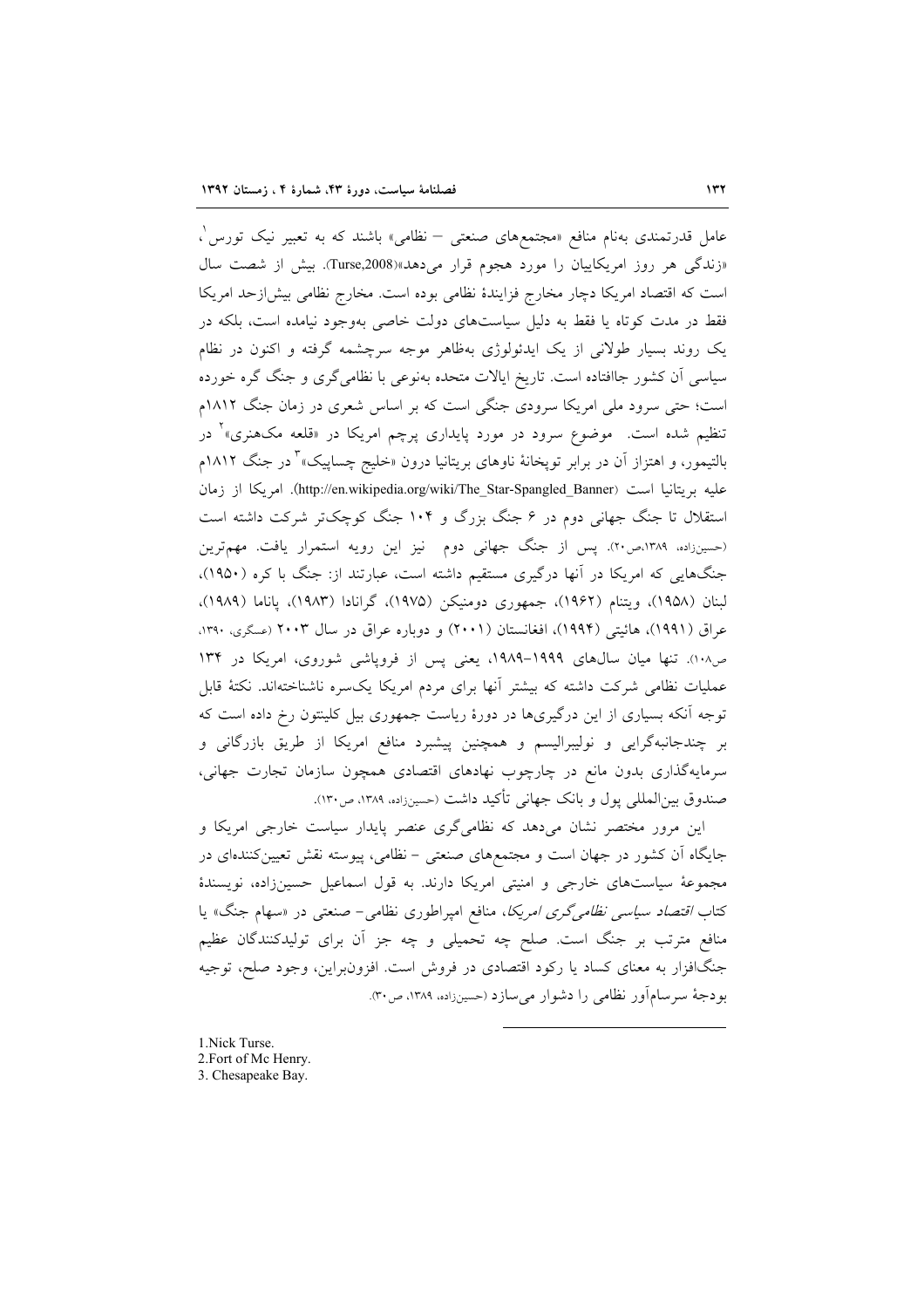#### منابع و مآخذ:

#### الف) فارسى:

- ۱. ازغندی، علیرضا ( ۱۳۶۲)، **میلیتاریسم و عقبماندگی اقتصادی جهان سوم**، تهران ، انتشارات فرهنگ ، چاپ اول.
- ۲. شوسودوفسکی، میشل (۱۳۸۹)، **جنگ امریکا با تروریسم در تحلیل نظم نوین جهانی**، ترجمه جمشید نوایی، تهران، انتشارات نگاه ، چاپ اول.
- ۳. کالاهان، یاتریک(۱۳۸۷)، **"منطق سیاست خارجی امریکا ؛ نظریه های نقش جهانی امریکا"**، ترجمه گروه مترجمان، يۋوهشكدة مطالعات راهبردي.
	- ۴. جانسون، چالمرز (**۱۳۹۰). برچیدن امپراطوری آخرین امید آمریکا**، ترجمه خسرو کلانتری، تهران، انتشارات مهرویستا.
		- ۵. حسین زاده، اسماعیل (۱۳۸۹) ، " اقتصاد سیاسی نظامیگری امریکا"، ترجمه پرویز امیدوار، نشر نی.
- ۶. دهشیار، حسین (بهمن و <mark>اسفند ۱۳۸۸</mark>) ، " ناکامیهای امریکا در افغانستان "، **اطلاعات سیاسی اقتصادی**، سال بیست و چهارم، شماره ينجم و ششم.
- ٧. ----------- (بهار ١٣٨٩)، "راهبرد ضد شورش باراك اوباما در افغانستان" ، فصلنامه رهيافتهاى سياسى و بين المللي، شماره ۳۱.
- ۸ راتکاف، دیوید (۱۳۸۹)، ابرطبقه، نخبگان قدرت جهانی و جهانی که میسازند، ترجمه احمد عزیزی، انتشارات کویر، چاب اول.
- ۹. صفوي، رحيم (قابستان ۱۳۸۹)، "اهداف كوتاه مدت و بلند مدت امريكا در تهاجم نظامي به افغانستان"، فصلنامة علمي **پژوهشی جغرافیای انسانی**، سال دوم، شماره سوم، قابل رویت در:

http://www.sid.ir/fa/VEWSSID/J\_PDF/24513890301.pdf ۱۰. عسگری، محمود (۱۳۹۰). قدرتافکنی؛ الزامّی برای بازدارندگی، تهرانّ انتشارات یژوهشکدهٔ مطالعات راهبردیّ.

۱۱. میلز، سی رایت ( ۱۳۸۳)، **نخبگان قدرت**، ترجمه بنیاد فرهنگی پژوهشی غرب شناسی، تهران، انتشارات فرهنگ مکتوب.

ب) خارجي:

- 
- 12. Arney, George (18 September 2001). "*US planned attack on Taliban*", **BBC**.<br>13. Blank, Stephan J.(March2007). " *US Interests in Central Asia and The Challenges to Them*", Available at: http://www.strategicstudiesinsti
- 14. Center for Cooperative Research (January3,2001). "Complete 9/11 Timeline", at; www.Cooperative Research.org
- 15. *The CIA'S Intervention in Afghanistan*", Interview with Zbigniew Brezinski, President Jimmy Carter's National Security Adviser" Le Nouvel Observateur, Paris, 15-21 January 1998, Published in English, Available at:

http://www.globalresearch.ca/articles/BRZ110A.html, 5 October 2001, italics added.

- 16. Col, 1 Steve (2004). "Ghost Wars: The Secret History of CIA, Afghanistan, and Bin Laden, from the Soviet Invasion to September 10,2001", New York, The Penguin Press
- 17. Cordesman, Anthony A. and Arleigh .Burke(January 3,2012), "Afghanistan at the End of 2011: Part one – Trends in the War", Available at:<br>https://csis.org/files/publication/120103 Afghan War at End Part 1.pdf
- 18. Dickinson, Laura A.(2011). Outsourcing War & Peace, Yale University Press, New Haven and London.
- 19. "Eisenhower's Farewell Address to the Nation", January 17, 196). Available at : http://mcadams.posc.mu.edu/ike.htm
- Fisher, Daniel (4 February 2002), "Kabuled Together", Forbes Online, 20. http://www.forbes.com
- 21. Hugh, Davies (24 August 1998)." Informers point the finger at bin Laden: Washington on
- alert for suicide bombers", The Daily Telegraph, London<br>22. GNU." Central Intelligence Agency" Wikipedia; The Free Encyclopedia, (2004). at;<br>http://en.wikipedia.org/wiki/CIA